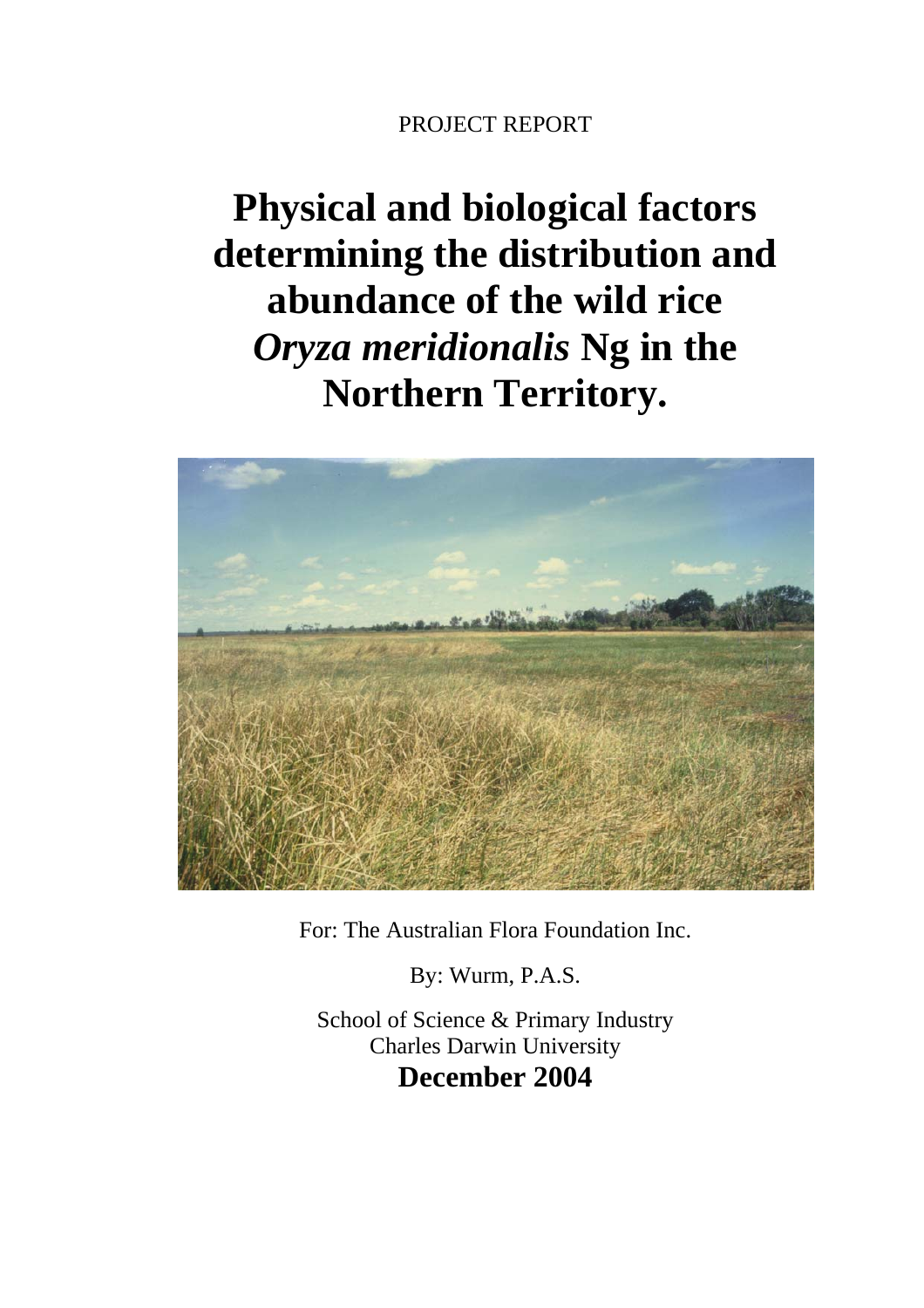Inundation, morphology, growth and fecundity of *Oryza meridionalis* Ng

Penny Wurm, School of Science & Primary Industry Charles Darwin University

## **Summary**

Wild rice *Oryza meridionalis* Ng (formerly *Oryza rufiopogon* Griff.) is a widespread and abundant annual floodplain grass, endemic to northern Australia. Its seeds provide an important annual food resource for floodplain fauna, particularly the Dusky Plains Rat *Rattus colletti* and the Magpie Goose *Anseranas semipalmata*.

Floodplains of the monsoonal wet-dry tropics are a hydrologically dynamic habitat. During the annual wet season, the underlying clay soils are flooded by 10 to 200 cm of water, while during the dry season they are dry and deeply cracked. The annual wetting and drying cycle is a reliable occurrence, but the timing of wet season onset, and the extent and duration of inundation are not.

This study investigated the significance of inundation regime to growth and fecundity of *O. meridionalis* in a tank experiment, growing potted plants in four inundation treatments.

The growth habit, vegetative productivity, fecundity and mortality of *O. meridionalis* plants were significantly affected by inundation regime, with plants grown in the two intermediate inundation regimes (with maximum depths of 15 and 74 cm) being the most vegetatively productive. The two intermediate inundation treatments also resulted in the greatest number of spikelets per plant (a mean range of 1,900 and 2,300 spikelets per plant). Both the exposed and deepest treatments (0 cm and 120 cm respectively) resulted in significantly fewer spikelets per plant.

Although inundation regime had a significant effect on growth and fecundity, reproductive output was still  $> 700$  spikelets per plant in all treatments, illustrating the plasticity of growth of *O. meridionalis* in response to inundation. The 700 spikelets per plant in this study equates with 30,100 spikelets  $m<sup>2</sup>$  in the field.

The preference of *O. meridionalis* in the field for areas of intermediate depth is unlikely to be explained only by inundation alone. Although spikelet production for *O.*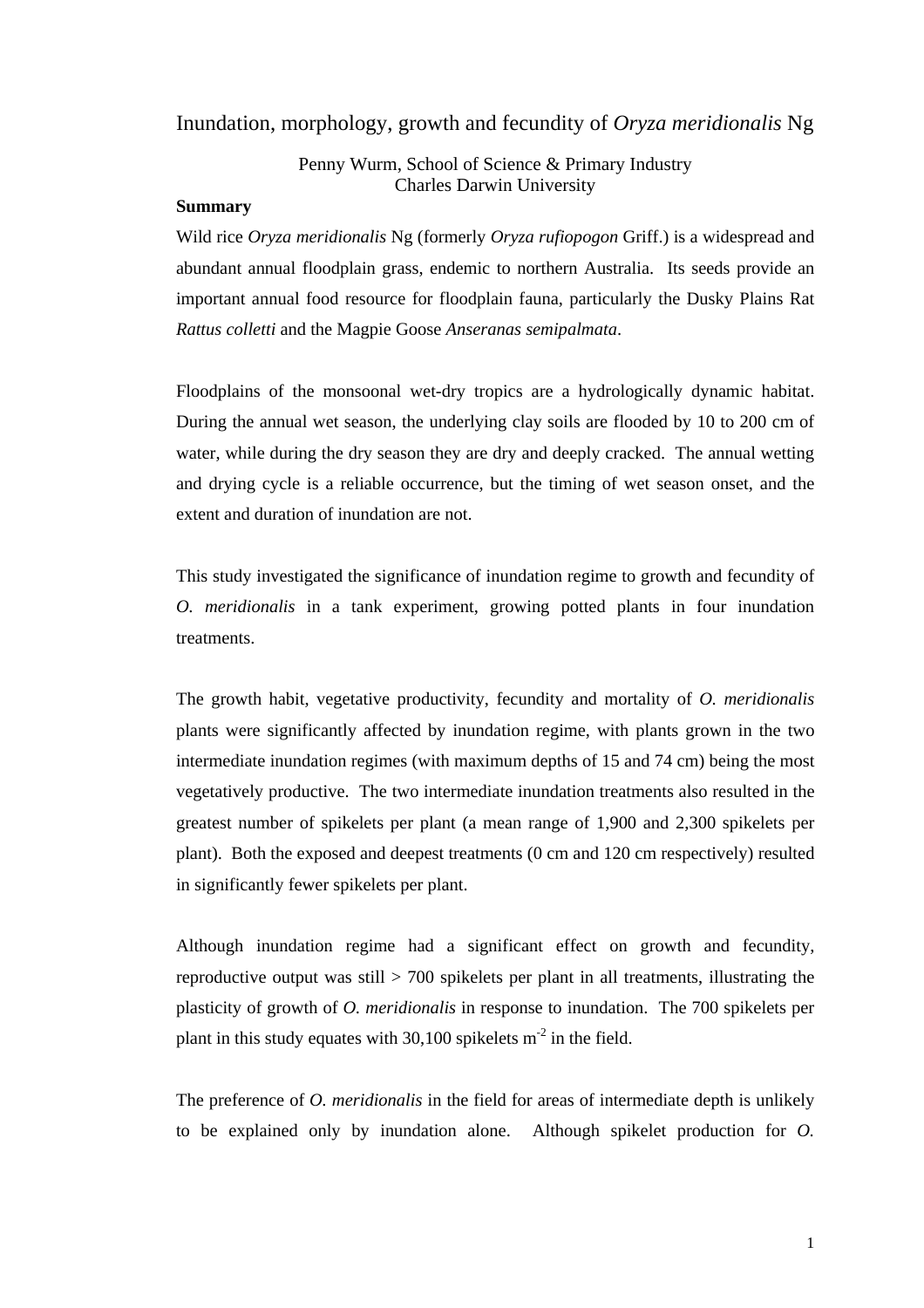*meridionalis*, was significantly decreased by the driest and wettest inundation treatments, it was still high (>700) under a 120 cm range of inundation regimes. In the field interspecific competition and density-dependent effects, may also interact with these edaphic factors to limit spikelet production and *O. meridionalis* population size. Ability to tolerate abiotic "stress" is frequently inversely related to competitive ability, and this high reproductive effort under a range of inundation regimes may at the expense of the competitive ability of *O. meridionalis*. However if habitat variability, such as inundation regime, limits the growth and reproduction of perennial species, then *O. meridionalis*  would be well placed to occupy any vacated space.

In the field, significant differences in growth and fecundity were also detected between years of different inundation period. For example, the 1992 wet season commenced 6 weeks later than it did in 1994. This additional time for vegetative accumulation prior to the initiation of inflorescences also may have contributed to higher spikelet production in the field populations.

# **Introduction**

Wild rice *Oryza meridionalis* Ng is a widespread and abundant annual floodplain grass, endemic to northern Australia (Cowie et al. 2000), see plate below. Its seeds also provide an important annual food resource for floodplain fauna, particularly the Dusky Plains Rat *Rattus colletti* (Redhead 1979; Friend et al*.* 1988; Williams 1991; Madsen & Shine 1996) and the Magpie Goose *Anseranas semipalmata* (Frith & Davies 1961; Bayliss & Yeomans 1990; Tulloch et al. 1988; Whitehead & Tschirner 1990). Juvenile recruitment of both these abundant fauna species coincides with *O. meridionalis* seed shed in the late wet to early dry season.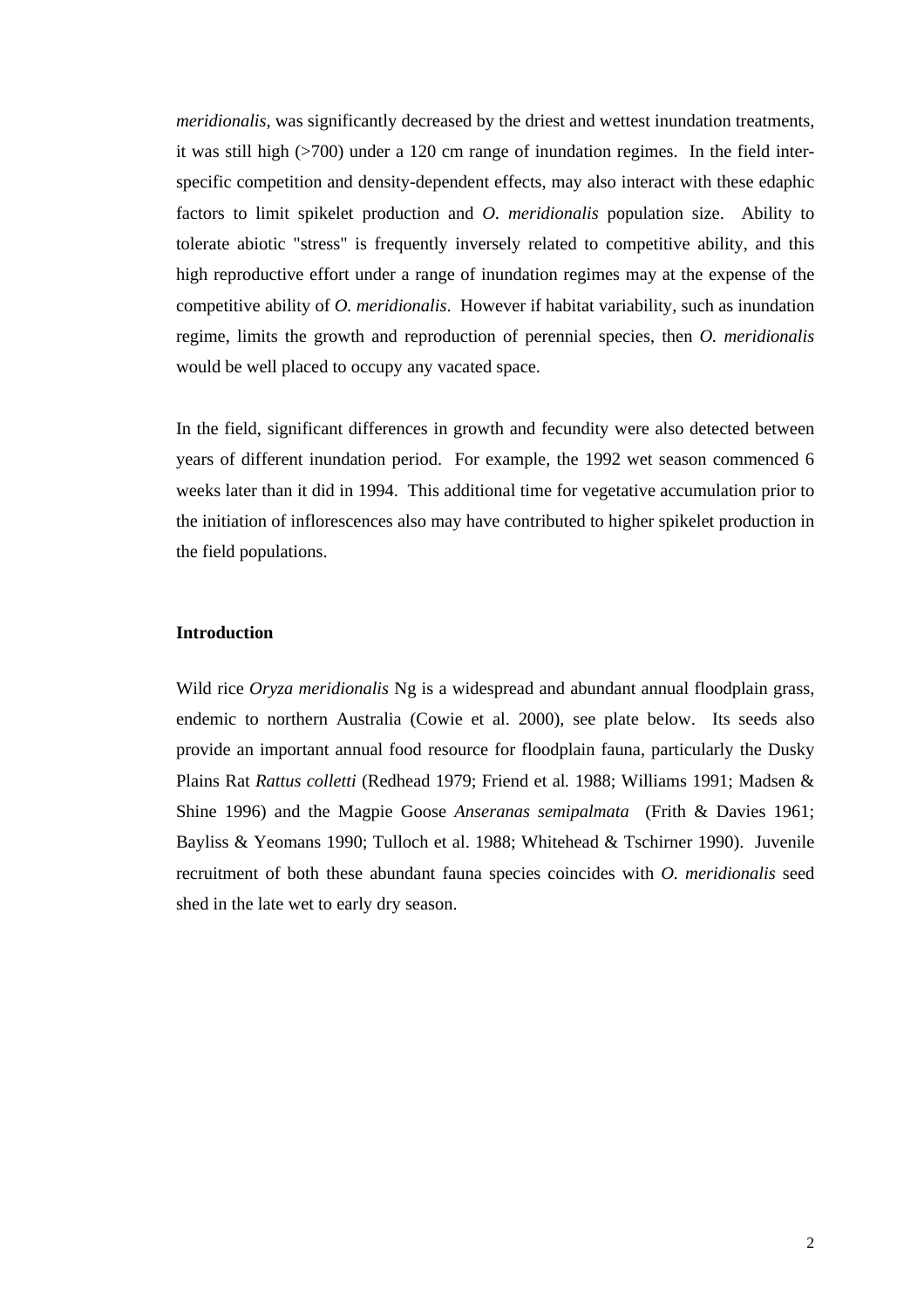

Seeds of *Oryza meridionalis*, from which the husk has been removed. The reddish brown colour is variable. Photo: Penny Wurm



A stand of wild rice towards the end of the growing season, which has been partially trampled by browsing magpie geese. Although recumbent stems can produce new inflorescences, at this time of year (April) the water levels are receding, and plants are beginning to senesce. Water Recorder Point, South Alligator River floodplain, April 2004. Photo: Penny Wurm



Mature *Oryza meridionalis* plants in flower, prior to seed set. Water Recorder Point, South Alligator River floodplain, February 2004. Photo: Penny Wurm



The researcher collecting fortnightly growth data for the *Oryza meridionalis* inundation experiment, Charles Darwin University Campus (then Northern Territory University Campus), February 1995. Photo: P.A.S. Wurm

Floodplains of the monsoonal wet-dry tropics are a hydrologically dynamic habitat. During the annual wet season, the underlying clay soils are flooded by 10 to 200 cm of water, while during the dry season they are dry and deeply cracked. Rainfall occurs predominantly from November to April, and almost no rain falls between June and August (McAlpine 1976). Although the concomitant annual wetting and drying cycle is itself a reliable occurrence , the timing of wet season onset, and the extent and duration of inundation are not, and rainfall in the months of transition from the dry season to the wet season is extremely variable (Taylor & Tulloch 1985; Cook & Heerdegen 2001).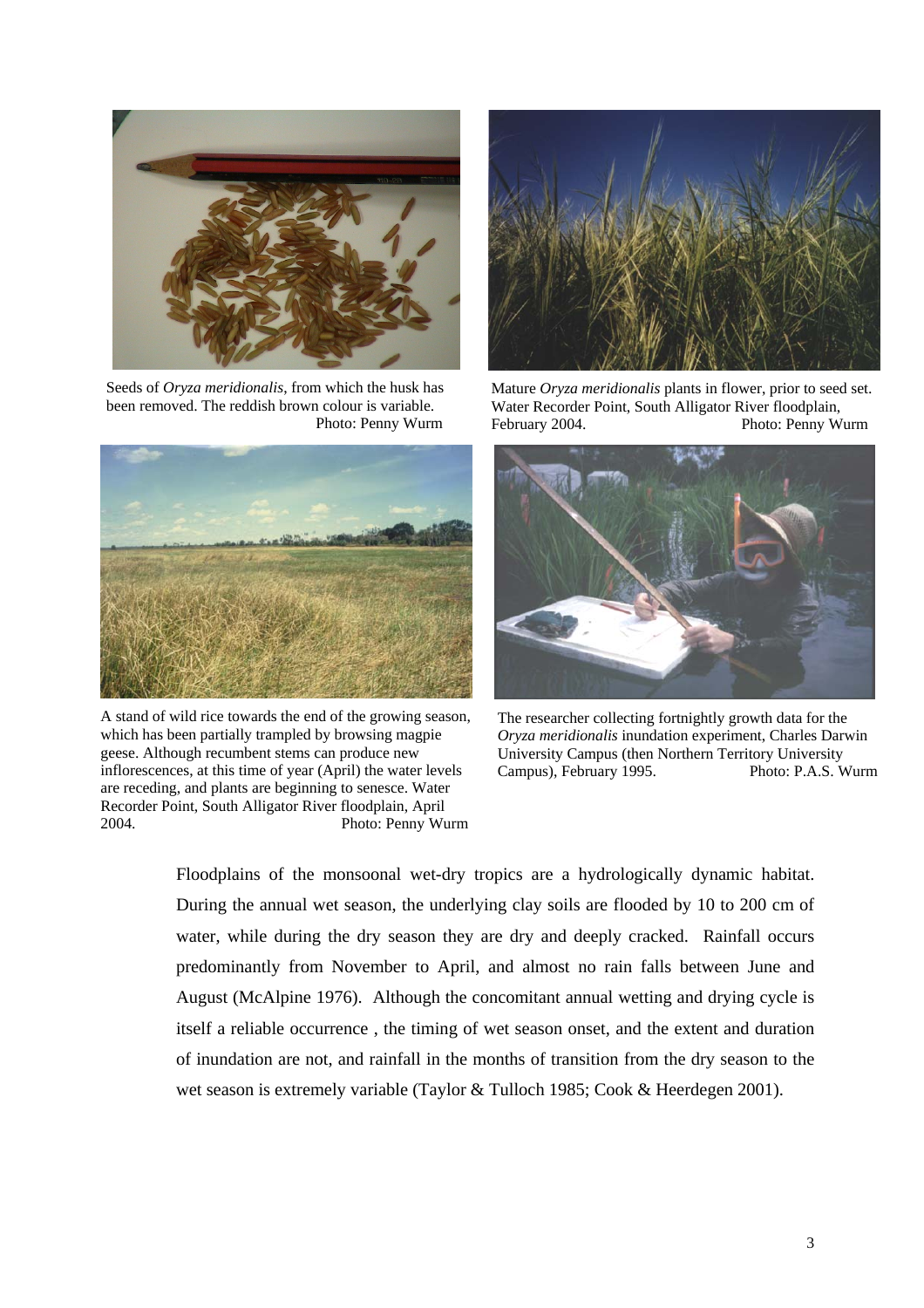Field monitoring of the phenology of *O. meridionalis* populations has shown significant spatial and temporal variation in spikelet and seed production (Wurm 1998). This is likely to result from interactions between a number of inter-specific, intra-specific and abiotic factors. The results of field monitoring point to both the timing of wet season onset and the subsequent inundation regime as having a role. Field studies also show that, although seedlings are able to survive complete inundation, rapid flooding early in the growing season can significantly increase seedling mortality (Wurm 1998). This study focuses on the next stage of the life-cycle of *O. meridionalis*, by measuring the response of established plants to different inundation regimes. Because of the logistic obstacles inherent in the unpredictable monsoonal floodplain environment, this study was carried out in a tank experiment.

Although the occurrence of an annual wet season is reliable (Humphrey et al. 1990), the timing, duration and quantity of rainfall varies greatly between years (Taylor & Tulloch 1985; Cook & Heerdegen 2001). This variability is then reflected in the inundation regime on the floodplains. After analysing 113 years of rainfall data, Taylor and Tulloch (1985) concluded that "rainfall extremes are at least as important as the means in the stability or otherwise of plant and animal populations". Field studies confirmed that the floodplain inundation regime also varies spatially within a given wet season (Wurm 1998), due to the effects of local soils, topography and rainfall, and thereby run-off and drainage. Thus *O. meridionalis* populations must survive a range of inundation regimes within and among years at the one site.

In a large scale vegetation survey of floodplain wetlands in the Northern Territory, Wilson et al. (1991) found that water depth (and salinity) were significantly correlated with the distribution of species and assemblages. In that study, *O. meridionalis* was found to occur at sites of intermediate depth (approximately 50 cm in the year of the survey), such as extensive low-lying depressions and plains, the fringes of deeper swamps and margins of paleochannels and billabongs. Mechanisms determining wetland vegetation patterns and species distributions are probably a complex interaction between biological and hydrological factors, with inundation regime playing a significant role (e.g. Gopal 1986; Brock 1986; Walker et al. 1986; Neill 1993; Rea & Ganf 1994a). For perennial emergent species, inundation has been shown to affect the overall allocation to vegetative and/or reproductive structures (Brock 1986; Grace 1989;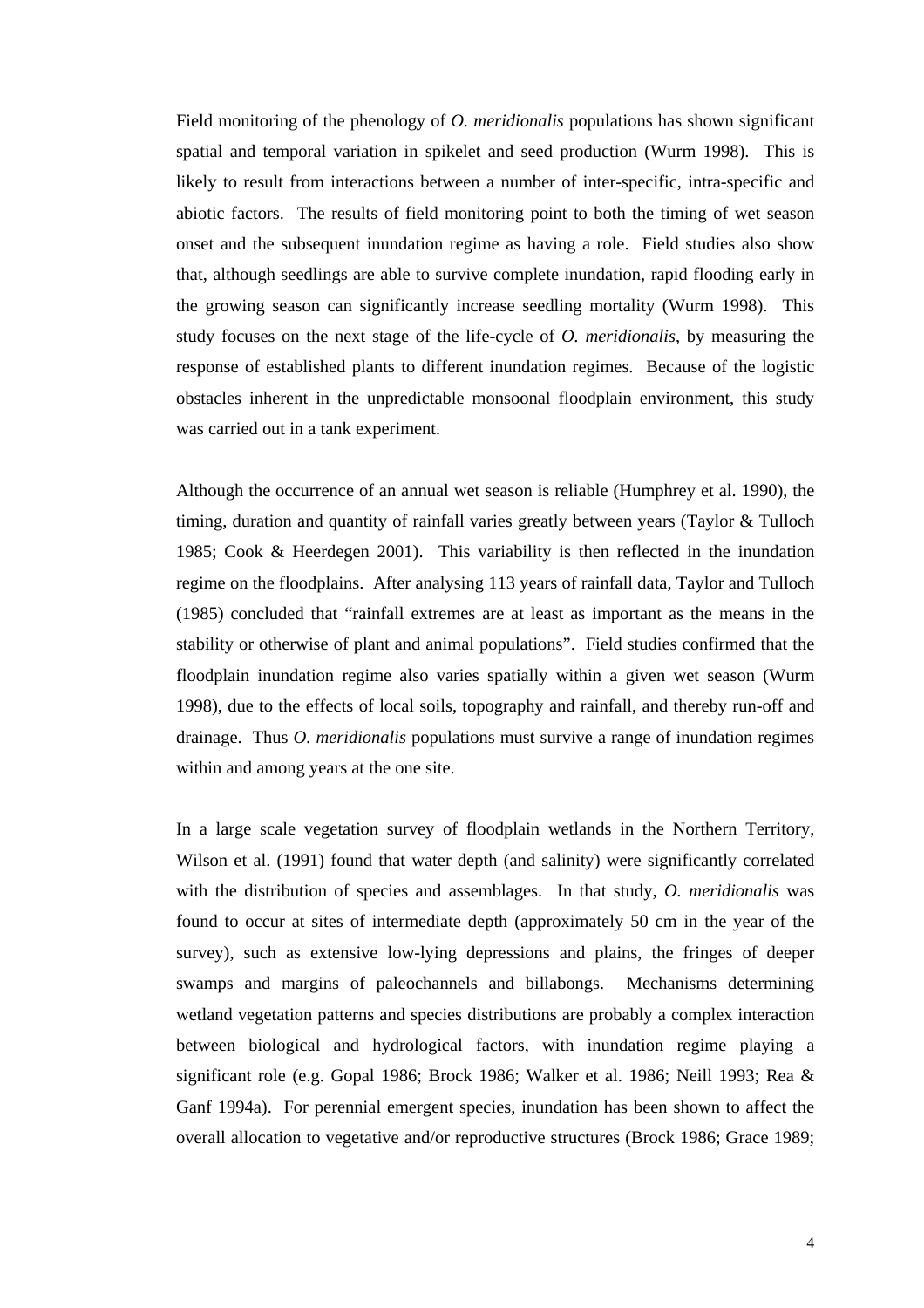Rea & Ganf 1994a,b), the relative contribution of sexual versus vegetative propagation (Rea & Ganf 1994c; Lieffers & Shay 1981), and the relative distribution of species (van der valk & Davis 1980; Walker et al. 1986; Greening & Gerritsen 1987; Botts & Cowell 1988; Grace 1989; Rea & Ganf 1994c). Reproduction in annual emergent species reproduction also can be affected by inundation (Stevenson & Lee 1987). For *O. meridionalis* reproductive output is also likely to be affected by inundation regime.

Emergent perennial and annual plants respond to inundation with either increased elongation of shoots to match changes in water level or toleration of increased water level and submergence through a pause in growth until water levels recede (Rea 1992; HilleRisLambers & Seshu1982; Blom et al. 1990; Weisner et al. 1993). Perennial species may also respond to inundation over a range of time scales (Rea & Ganf 1994a). Although they may tolerate short periods of complete submergence (e.g. at the seedling stage during the flood events observed in the field during this study; Mazaredo  $\&$ Vergara 1982), emergent annuals must respond to the immediate water level in order to achieve the annual seed production. It has been argued that variability in the habitat of an annual aquatic plant constitutes a selection pressure towards plasticity in growth response (Counts & Lee 1988b). Thus, given the potential for annual variation in inundation regime on monsoonal floodplains, and that *O. meridionalis* is a widespread and abundant species across this habitat, it is likely that *O. meridionalis* plants have a capacity for plasticity in their response to different inundation regimes.

This study investigated the significance of inundation regime to growth and fecundity of *O. meridionalis* plants, thus testing some of the implications of field monitoring (Wurm 1998). The capacity for morphological plasticity, and variation of growth and fecundity in response to different inundation regimes was measured. These results, which focus on responses at the individual plant level, were used to make further interpretations of the results of field monitoring, which was focused at the population level. The likely impact of inundation on population maintenance is then discussed.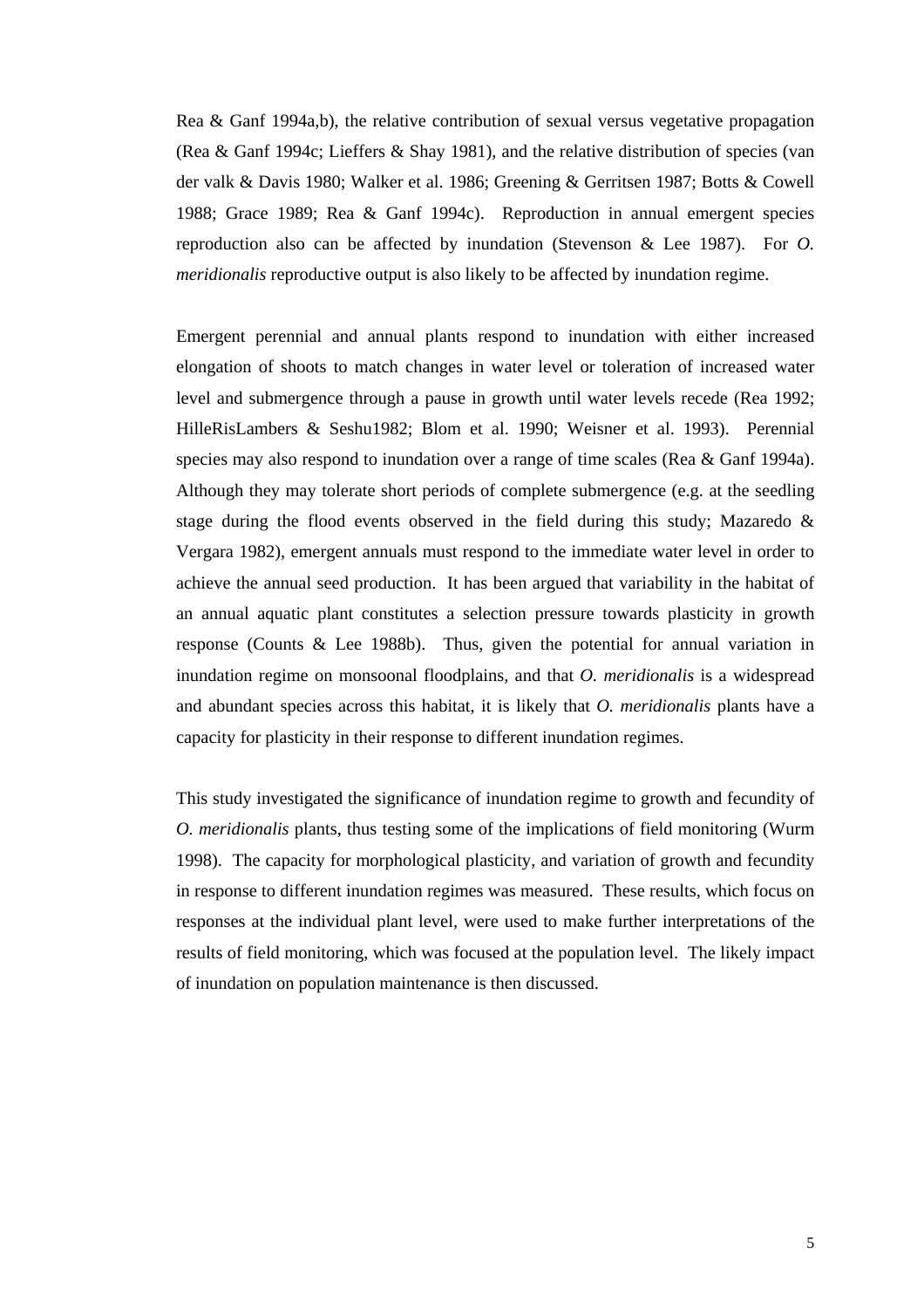#### **Materials and Methods**

#### *Tank conditions*

The tank growth experiment commenced in January 1995, and finished 5 months later when the final harvest took place in May 1995. The timing of this experiment coincided with establishment, growth and flowering of plants in the field. Experimental plants were consequently exposed to the same air temperatures, degree of cloud cover, humidity and photoperiod as their field counterparts.

The experiment was conducted in a circular tank (1.5 m depth and 6.5 m diameter) situated on the campus of Charles Darwin University, Darwin. The tank was constructed of a sheet metal wall and a non-toxic, potable standard, vinyl tank liner, and was filled with water from the town supply.

Floodplain soils were used in the experiment to ensure that nutrition and soil chemistry were similar to field conditions. The heavy clay vertisols which underlie the floodplains may provide particular constraints to below-ground root development, such as resistance to penetration of roots, which an artificial potting mixture may not. The use of floodplain soils, however, precluded the measurement of underground biomass, because of the difficult handling properties of the clay and the subsequent error that would be generated in measurements. Soil for the experiment was excavated directly from the field at Middle Point Research Farm on the Adelaide River floodplain. As vertisols shrink and harden when dry and swell when wet, it was necessary to produce a manageable slurry by completely saturating the soil before transferring it to 30 cm x 30 cm black plastic pots, to ensure an equal volume of soil in each pot.

## *Plant establishment*

The seed used in the experiment was collected from the field during the previous wet season, approximately 7 months prior to the experiment and stored in the laboratory. Approximately 4 weeks prior to the commencement of the inundation treatments, seed was germinated in a laboratory growth cabinet (at  $32 \text{ °C}$ , with a 12 hour dark/light cycle). Germinants were then transplanted into the pots, placed in a small "nursery" tank, and flooded to the level of the soil surface. An excess of pots and germinants was prepared, such that seedlings of similar height and vigor could be selected to commence the experiment. Seedlings were removed from, or transplanted to, pots so that each pot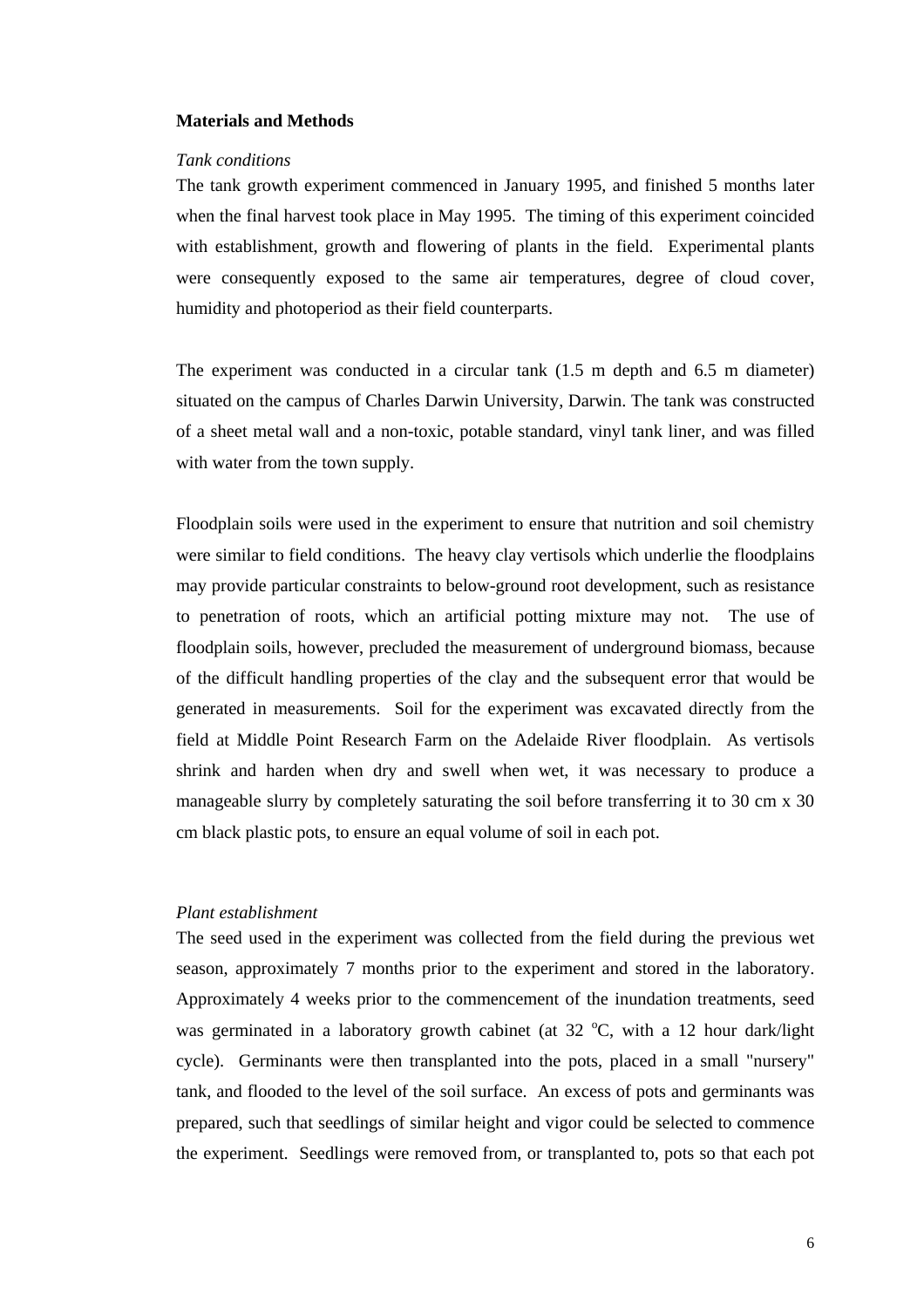finally contained three seedlings. This represented a density of 43 seedlings  $m<sup>-2</sup>$ (densities in the field may be up to hundreds of seedlings  $m<sup>-2</sup>$ ; Wurm 1998). Pots were left in the nursery tank for a four week establishment period, by which time seedlings were approximately 15 cm tall. Pots were then transferred to the larger experimental tank, and allowed to acclimatise for two days before experimental treatments were imposed.

#### *Inundation treatments*

Four inundation treatments were used in the experiment (Figure 1 a,b): *Exposed*, in which the soil surface was kept at 15 cm above the water surface; *Shallow* in which the soil surface was lowered to 15 cm below the water surface prior to flowering; *Intermediate* in which the soil surface was lowered to 75 cm below the water surface prior to flowering; *Deep* in which the soil surface was lowered to 120 cm below the water. Thus for the two deepest treatments pots were lowered approximately every 10 days until the final depth was reached. These depth increments were chosen so as not to completely submerge the plants at any stage. The final depths for all inundation treatments were reached prior to the emergence of the first inflorescences. Pots were positioned on top of stacks of concrete bricks, which were removed until the desired treatment depth had been reached. At the commencement of the experiment all pots were positioned such that the soil surface was level with the water surface. In this way, shallower depth treatments were reached and maintained earlier in the experiment then deeper treatments. This simulation is similar to those inundation regimes observed in the field, representing the pattern of inundation occurring within four different types of wet season, or at different sites within the one wet season. Because each inundation treatment was commenced and terminated on the same date, the length of growing season was the same for each treatment.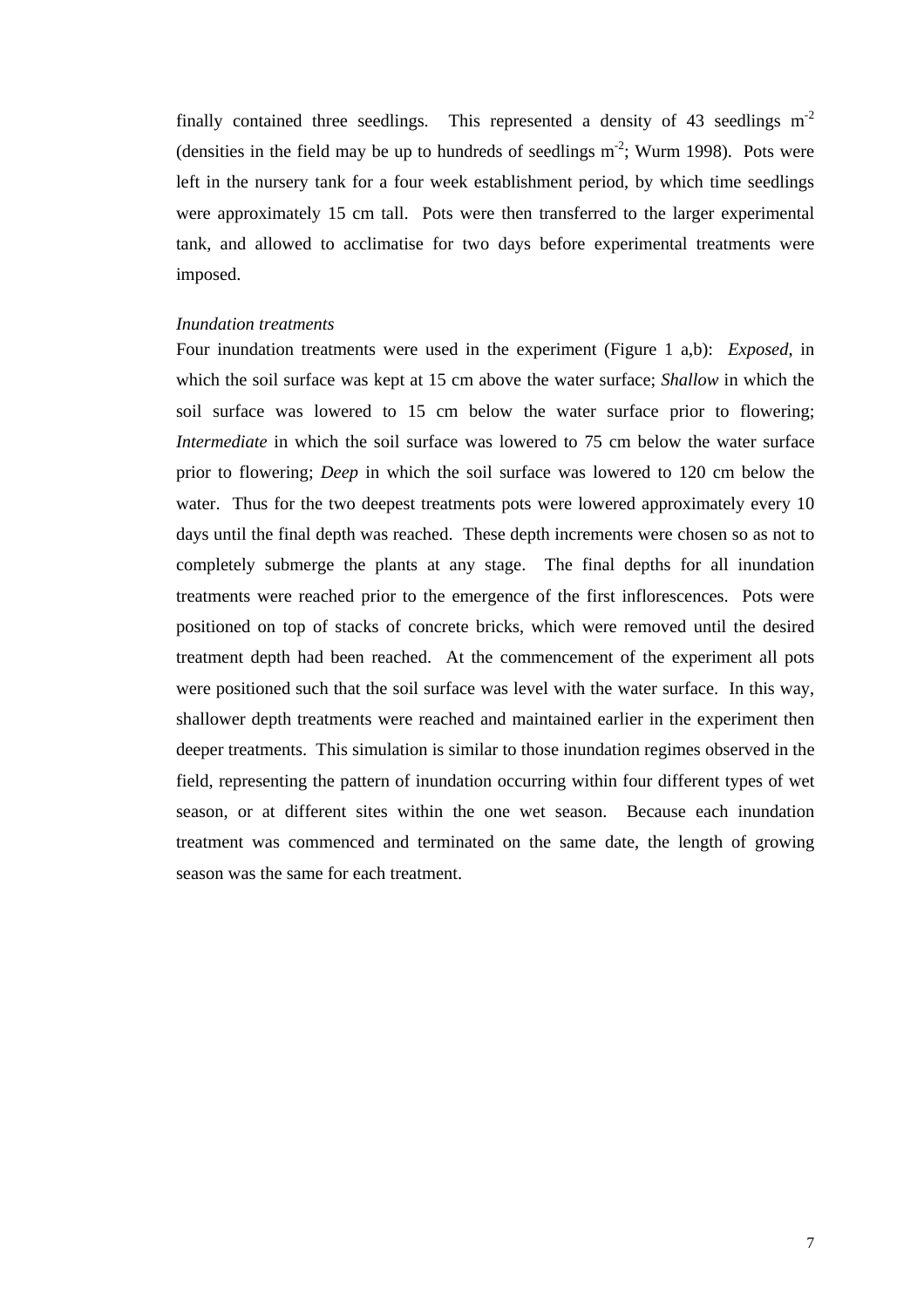

**Figure 1**: Inundation regime for each of the four experimental treatments, expressed as (a) water depth (cm), and (b) Sum Water Regime (cm days; Rea, 1994a). For Exposed treatment the soil surface was 15 cm above the water surface, and for Shallow, Intermediate and Deep treatments the soil surface reached a maximum of 15 cm, 75 cm and 120 cm below the water surface, respectively.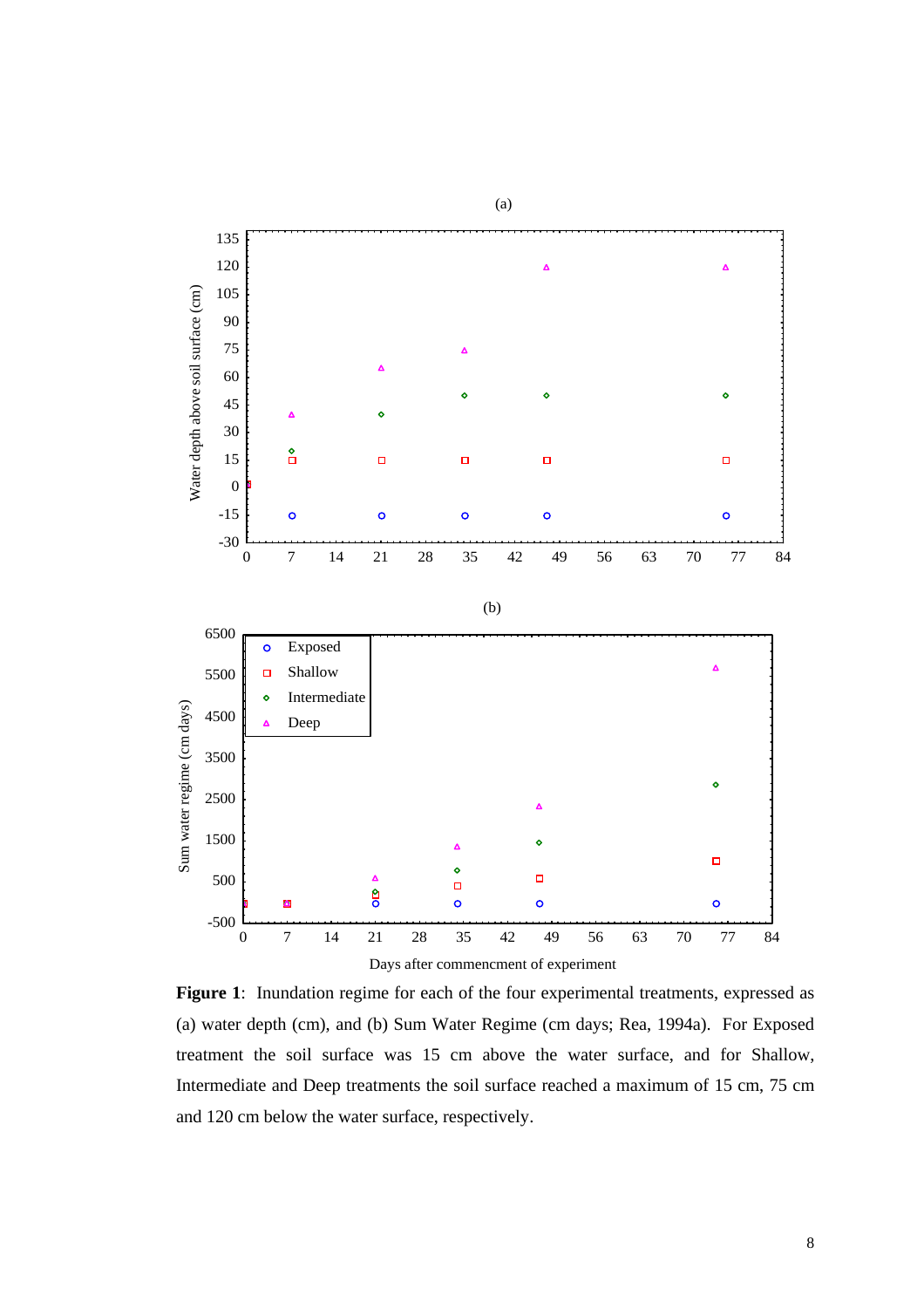#### *Experimental design*

The experiment used a completely randomised block design, with 9 blocks. Each block contained 4 randomly chosen pots, each of which was randomly allocated to one of the four treatments. Blocks were arranged in the centre of the tank in a 3 x 3 grid. Each block was separated by approximately 1 m to minimise the effect of shading between blocks. This design removed block position within the grid as a factor from the experiment. A preliminary analysis of variance confirmed that block had no effect on growth and fecundity parameters.

It is unlikely that the growth and fecundity of plants grown a tank will be the exact numerical equivalent of those in the field (Stevenson & Lee 1987; Counts & Lee 1988a). The study will, however, provide an indication of the direction and magnitude of plant responses to flooding. The results of this tank study are discussed with those constraints in mind.

#### *Data collection*

Plant height was measured 0, 34 and 75 days after the experiment began. Plants were finally harvested in May, after 5 months of growth. By that time plants had begun to senesce and most seeds had been shed. The parameters recorded for each of the three plants in each pot were: *plant height* (cm); number of *basal stems* per plant; aboveground *dry weight* of plant (g); total number of *inflorescences* per plant; number of *incipient inflorescences* (defined as those that had not emerged from the leaf sheath at the time of harvest), number of *spikelets per inflorescence* (on a sub-sample of 5 inflorescences per plant). To determine total above ground dry weight, each plant was oven dried at 80 °C to a constant weight. Mean values for each parameters ( $n = 3$ ) plants/pot) were used in analyses.

#### *Analysis of data*

A one-factor ANOVA was used to test for a significant effect of the four inundation treatments on the measured growth and fecundity parameters, using "Statistica for Windows", release 5.0 (StatSoft Inc., 1996). Plots of residuals were inspected for normality of the data prior to analyses. Cochran's test was used to test for homogeneity of variances for all parameters prior to ANOVA. Data were transformed where necessary, as described in the ANOVA tables. Tukey's test was used for *post hoc* comparison of means. Results for mortality were inspected without further analysis.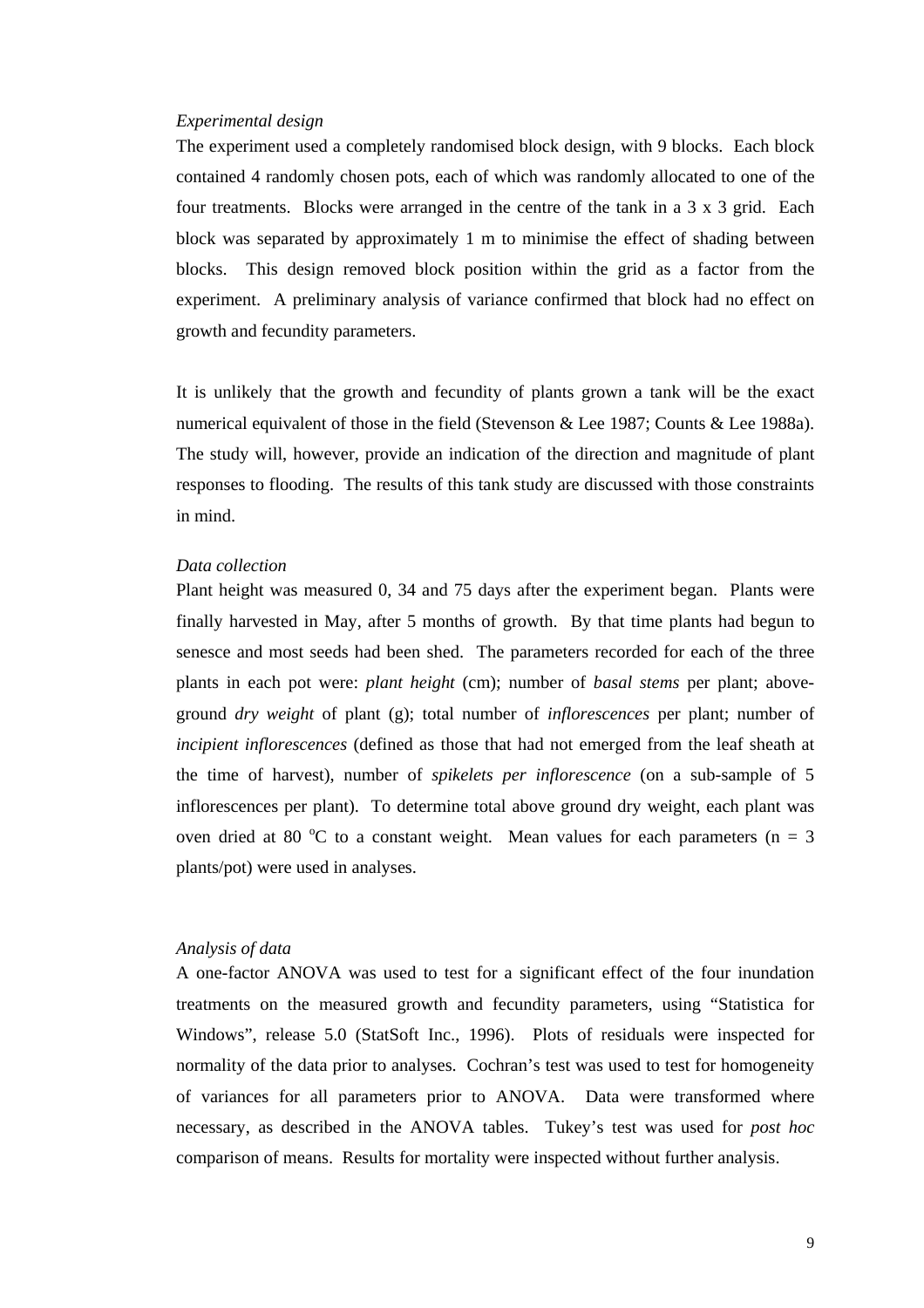# **Results**

Overall, inundation had a significant effect on all the measured growth and fecundity parameters of *O. meridionalis* (Tables 1 and 2; Figures 2 & 3). Mortality also differed between inundation treatments, with no plant mortality in the Exposed, Shallow and Intermediate treatments, but four dead plants (one each from four different pots) under the Deep treatment (Table 3).

**Table 1:** Results of ANOVA between the 4 inundation treatments for each *O. meridionalis* plant parameter. df effect = 3; df error = 32. Refer to Figures 2 and 3 for the data.

| Plant parameter          | Transformation | <b>MS</b> | <b>MS</b> | $F_{\rm}$ | p       |
|--------------------------|----------------|-----------|-----------|-----------|---------|
|                          |                | effect    | error     |           |         |
| Height                   |                | 9981.3    | 25.5      | 391.04    | < 0.001 |
| Number of basal stems    |                | 856.8     | 9.9       | 86.16     | < 0.001 |
| Dry weight               |                | 280.9     | 7.6       | 36.93     | < 0.001 |
| Total inflorescences     | Log            | 0.803     | 0.051     | 15.75     | < 0.001 |
| per plant                |                |           |           |           |         |
| Incipient inflorescences | Log            | 0.052     | 0.003     | 16.38     | < 0.001 |
| per plant                |                |           |           |           |         |
| Spikelets per            | Log            | 0.287     | 0.0089    | 32.29     | < 0.001 |
| inflorescence            |                |           |           |           |         |
| Spikelets per plant      |                | 320074    | 128952    | 24.82     | < 0.001 |
|                          |                | 8         |           |           |         |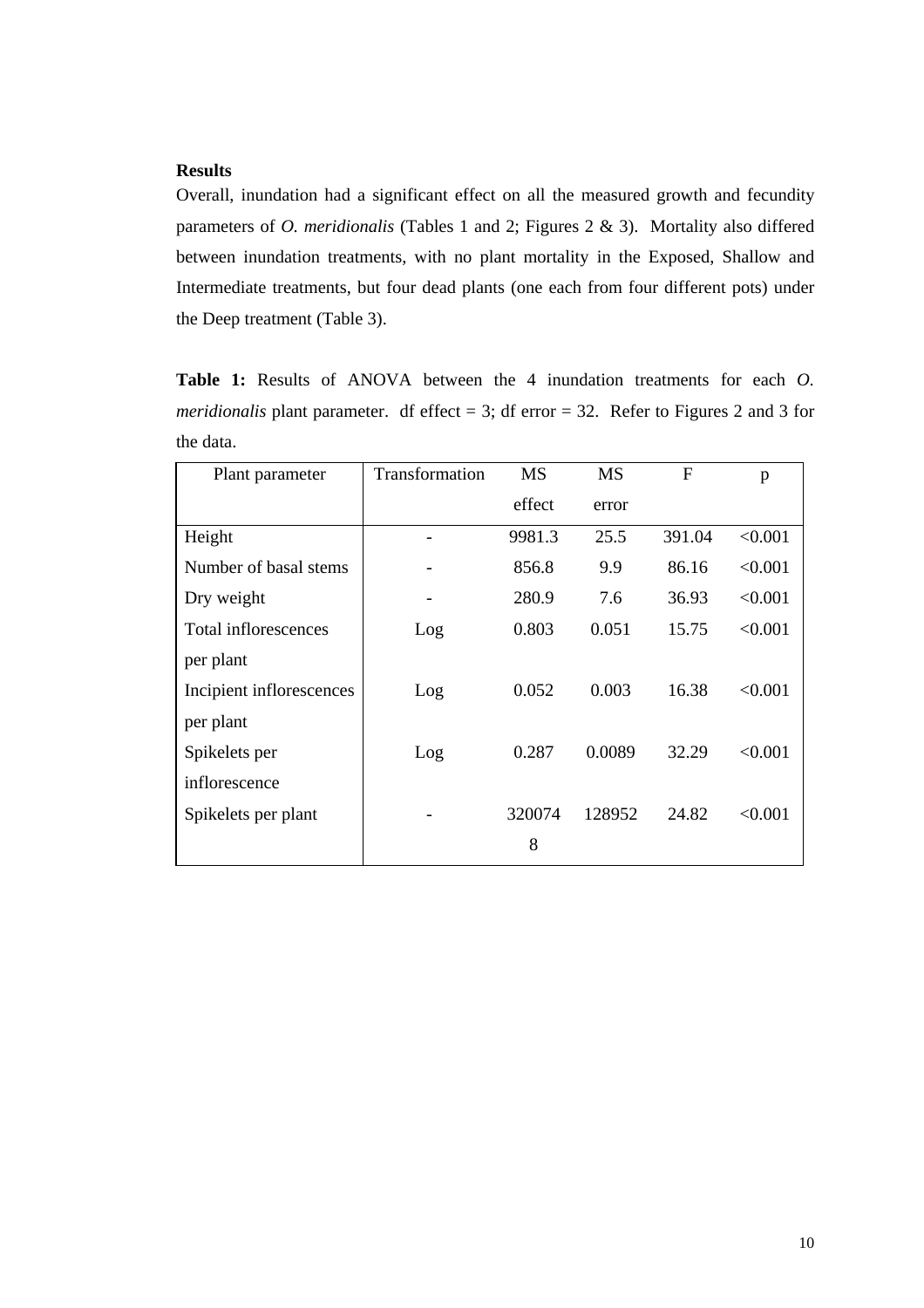**Table 2**: Results of Tukey's HSD *post hoc* testing, showing significance of differences between mean values for each parameter.  $1 =$  Exposed,  $2 =$  Shallow,  $3 =$  Intermediate, and  $4 = \text{Deep treatments.}$   $\geq$  indicates a significantly higher value,  $\leq$  indicates a significantly lower value, and '=' indicates no significant difference between mean values. Refer also to Figures 2 and 3.

| Plant parameter                    | Significance of differences between mean values |
|------------------------------------|-------------------------------------------------|
|                                    | for                                             |
|                                    | Treatments 1, 2, 3 & 4                          |
| Height                             | 1 < 2 < 3 < 4                                   |
| Number of basal stems              | 1 > 2 > 3 > 4                                   |
| Dry weight                         | $1 = 2 = 3 > 4$                                 |
| Total inflorescences per plant     | $1 = 2 = 3 > 4$                                 |
| Incipient inflorescences per plant | $1 < 2 = 3 = 4$                                 |
| Spikelets per inflorescence        | $2 = 3 > 4 > 1$                                 |
| Spikelets per plant                | $2 = 3 > 1 > 4$                                 |

Inundation significantly changed the morphology of plants. Plants growing in damp soil or shallow water were shorter and produced more stems than those growing in deeper water (Figure 2 a,b; Table 2). The morphological trade-off between stem height and number did not significantly affect the dry weight of plants grown at the Exposed, Shallow and Intermediate treatments. However, plants grown at the deepest level of inundation were not able to maintain the same level of vegetative production, with dry weights of these plants being significantly less than those grown at other treatment levels (Figure 2 c).

**Table 3:** Mortality rates for each inundation treatment. (Note that the value of 14.6% for Deep Treatment (-120 cm), equates with the death of one plant in each of four replicate pots).

| <b>TREATMENT</b>         | % MORTALITY   |
|--------------------------|---------------|
| <b>Exposed</b> treatment |               |
| <b>Shallow Treatment</b> | $\theta$      |
| Intermediate Treatment   | $\theta$      |
| Deep Treatment           | $14.6 + 17.7$ |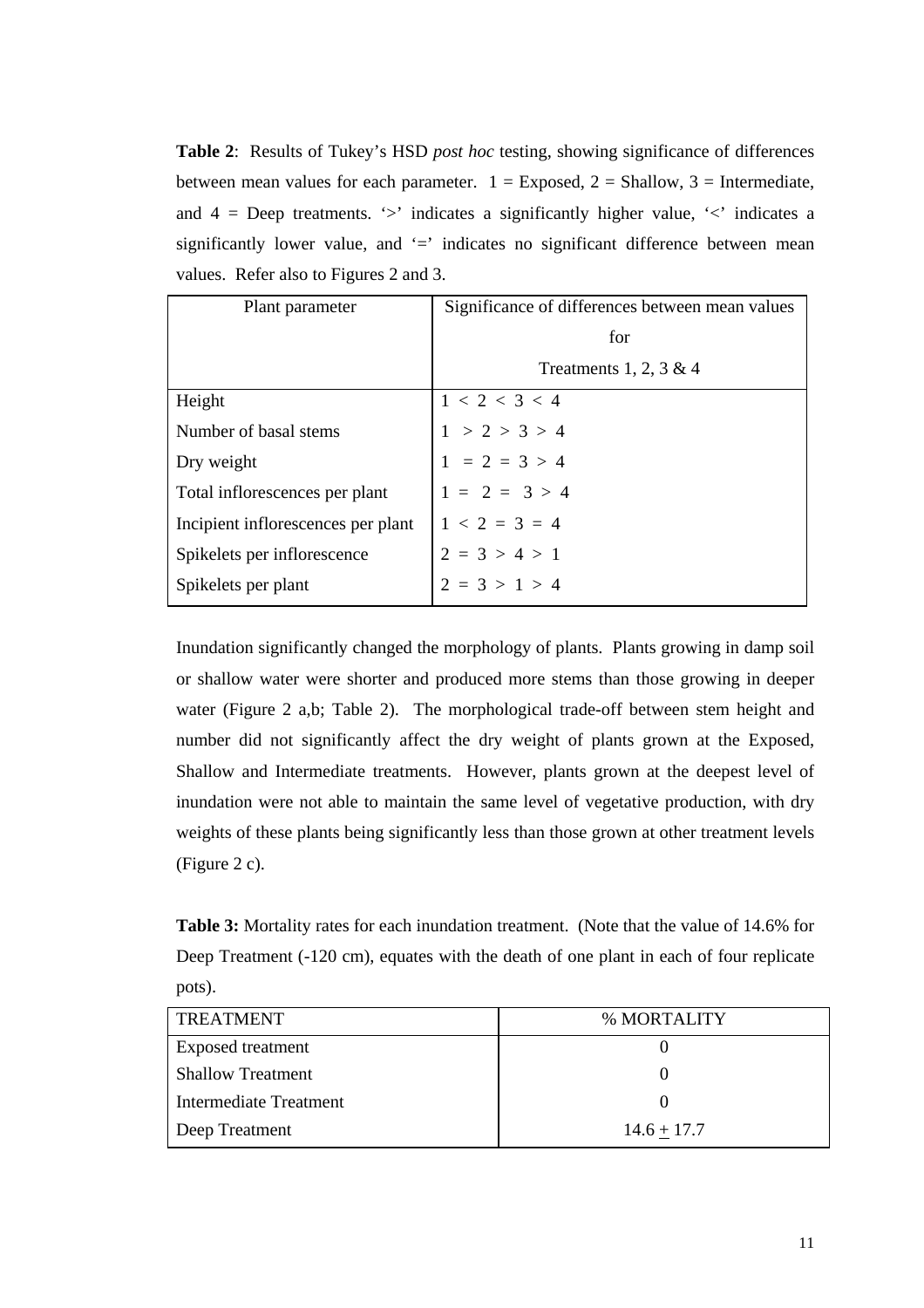

Figure 2: Vegetative traits of plants grown under the four inundation treatments (mean  $\pm$  standard error): (a) height, (b) number of basal stems, and (c) dry weight. Refer to Figure 1 for a description of each of the treatments.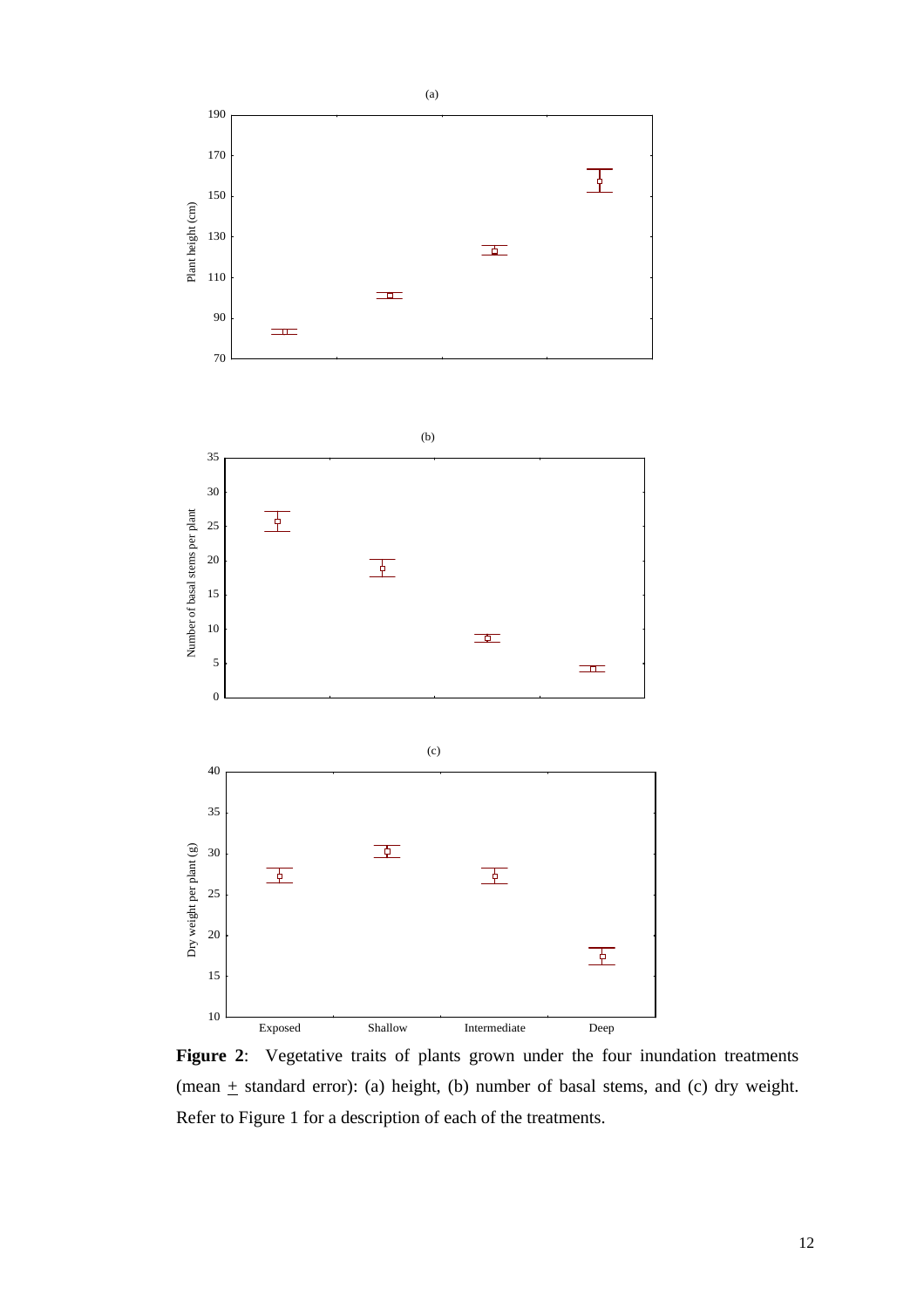Plants grown under the Deep treatment also had significantly fewer total (incipient + emerged) inflorescences per plant at the time of harvest than those from the three other inundation regimes (Figure 3 a; Table 2). In contrast there were significantly fewer incipient inflorescences on plants grown in exposed soil than for plants in other treatments. (Incipient inflorescences comprised a small proportion of the total inflorescences in all treatments at the time of harvest; Figure 3 b; Table 2).

The number of spikelets produced per inflorescence also varied significantly between treatments, with fewer from the Exposed treatment compared with the other treatments (Figure 3 c). Plants grown under the Shallow and Intermediate treatments (which did not significantly differ from each other) produced more spikelets per inflorescences than plants under the Deep treatment.

The different numbers of inflorescences produced per plant, spikelets produced per inflorescence, were reflected in significantly different numbers of spikelets per plant between treatments. *Post hoc* testing indicated there were significantly fewer spikelets produced per plant in the Deep treatment (947.1  $\pm$  71.5), compared with plants from the three shallower regimes. Plants from the Exposed treatment produced a mean of 1,454.2 + 84.4 spikelets per plant, which was significantly fewer than that for plants from the Shallow  $(2,315.3 + 169.6)$  or Intermediate  $(1,955.0 + 127.8)$  treatments, which were not significantly different.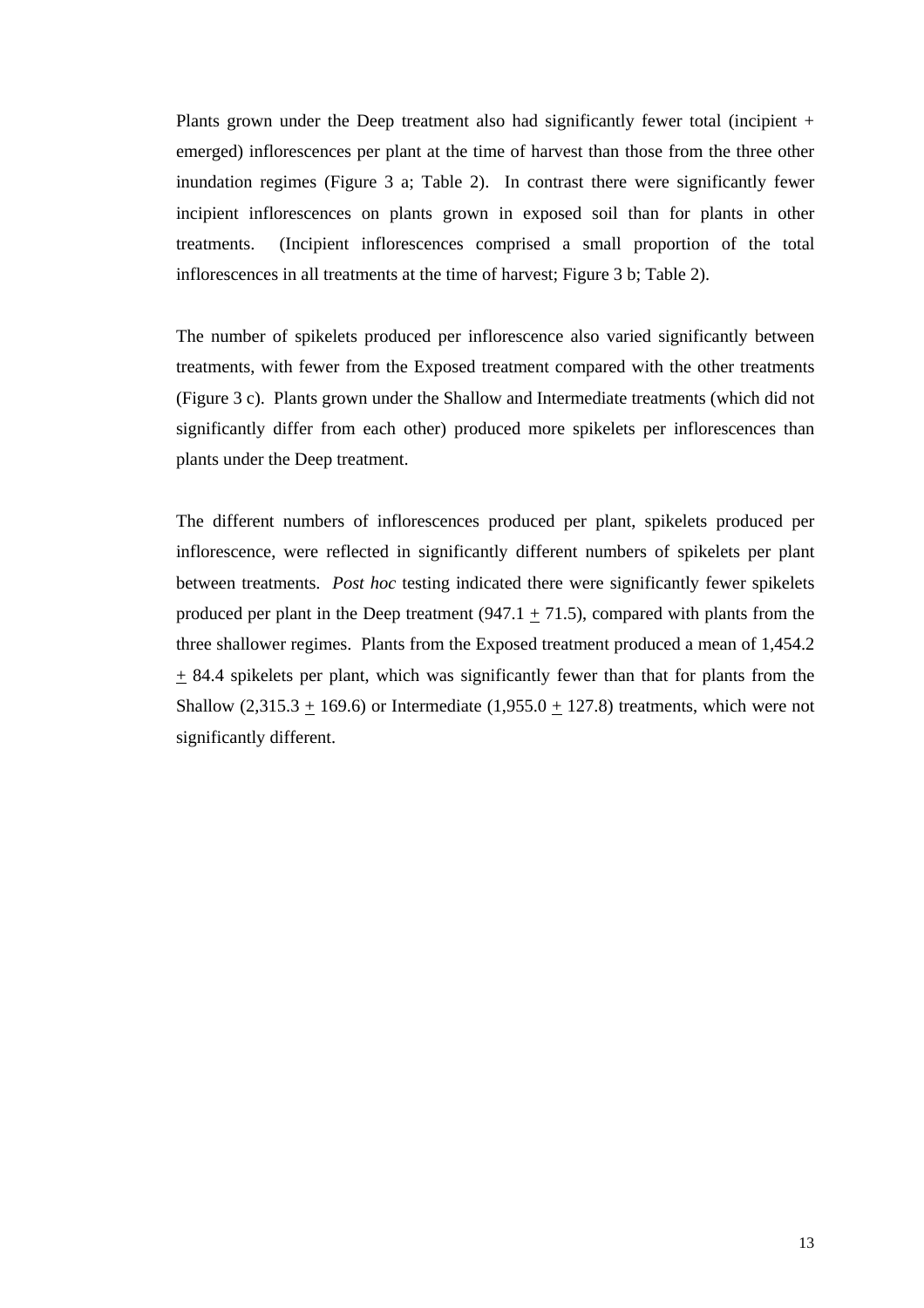

**Figure 3**: Reproductive traits of plants grown under the Exposed, Shallow, Intermediate and Deep inundation treatments (mean  $\pm$  SE): number of (a) total inflorescences per plant, (b) incipient inflorescences per plant, (c) spikelets per inflorescence, and (d) spikelets per plant.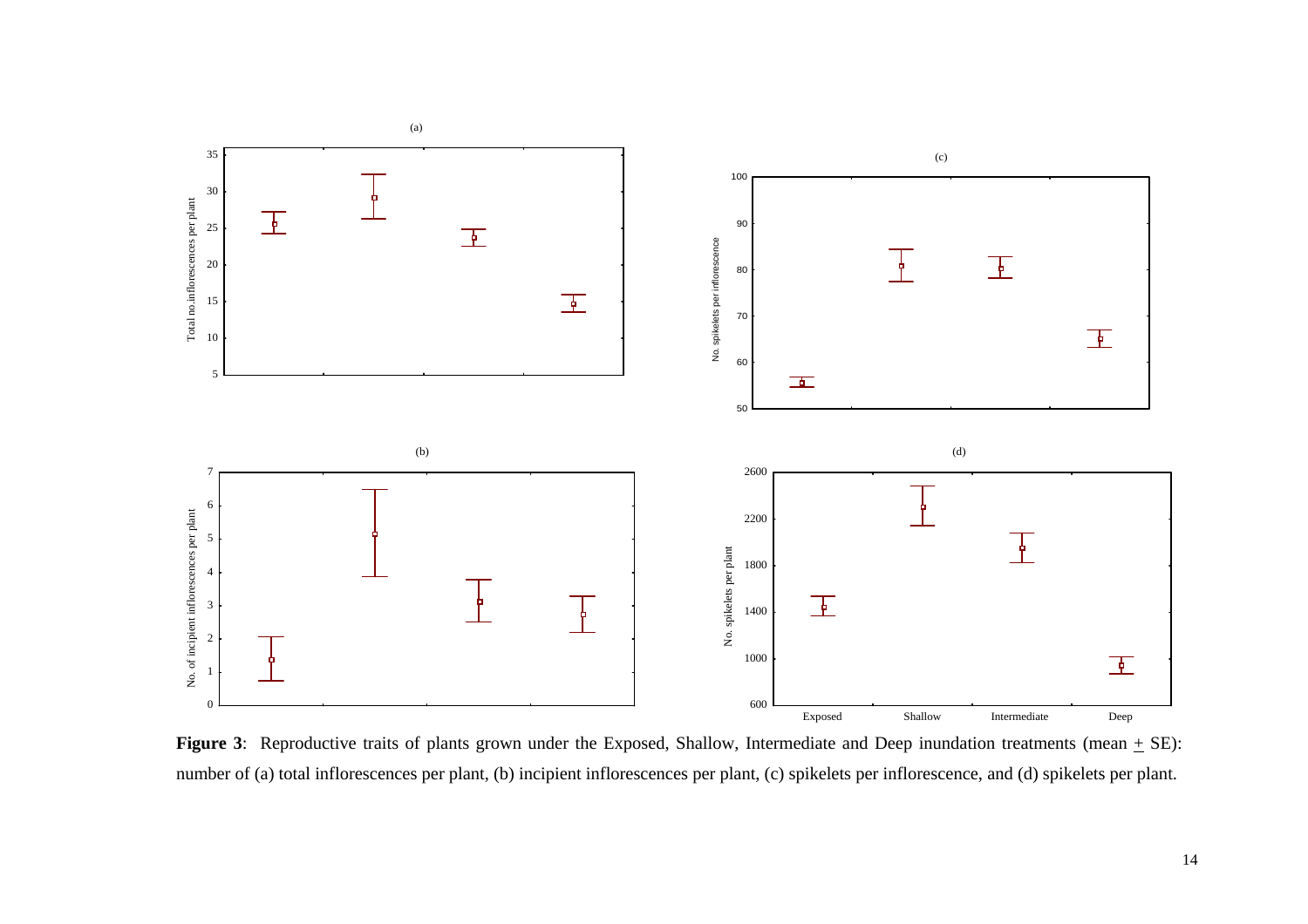#### **Discussion**

The growth habit, vegetative productivity, fecundity and mortality of *O. meridionalis* plants were significantly affected by inundation regime. As the level of inundation increases, individual plants respond by increasing stem height and decreasing stem number, while maintaining total vegetative productivity. However there is a limit to the capacity of the plant to maintain this morphological trade-off (Grace 1989; Stevenson & Lee 1987). For *O. meridionalis* this limit was reached between the intermediate and the deepest inundation. These inundation regimes equate in the field with deeper areas of the estuarine deltaic plain or in very wet years. Plants from the deepest inundation produced significantly less dry matter than other plants, and a small proportion of these plants died. The resources required to increase shoot length at a sufficient rate to compensate for increases in inundation precluded the production of additional axillary and basal stems. For deeply inundated aquatic plants, photosynthesis can be reduced because of light attenuation, resulting in reduced biomass accumulation (Mazaredo & Vergara 1982; Grace 1987; Stevenson & Lee 1987), and consequently fecundity. Water from the public water supply was used in this study. However, in the field, attenuation of light penetration is likely to be more pronounced, due to the accumulation of plant detritus in the water column, for example.

Changes in vegetative productivity due to inundation were translated into changes in the development of inflorescences. In this study, plants grown under the deepest inundation did not match the inflorescence production of plants grown under shallower conditions. Plants grown under deeper conditions also produced a fewer stems. In the field, plants in deep water may compensate for this through the development of axillary shoots and additional inflorescences along recumbent stems as the water levels recede. This potential was also demonstrated in this experiment, with a significantly larger number of incipient inflorescences present at the conclusion of the experiment on plants from the Shallow, Intermediate and Deep treatments. Under exposed conditions the shorter time for inflorescence production was compensated to a certain degree by the higher number of inflorescences arising from the larger number of stems. Under natural conditions seed production at deeper sites may ultimately be the same as that from shallower sites.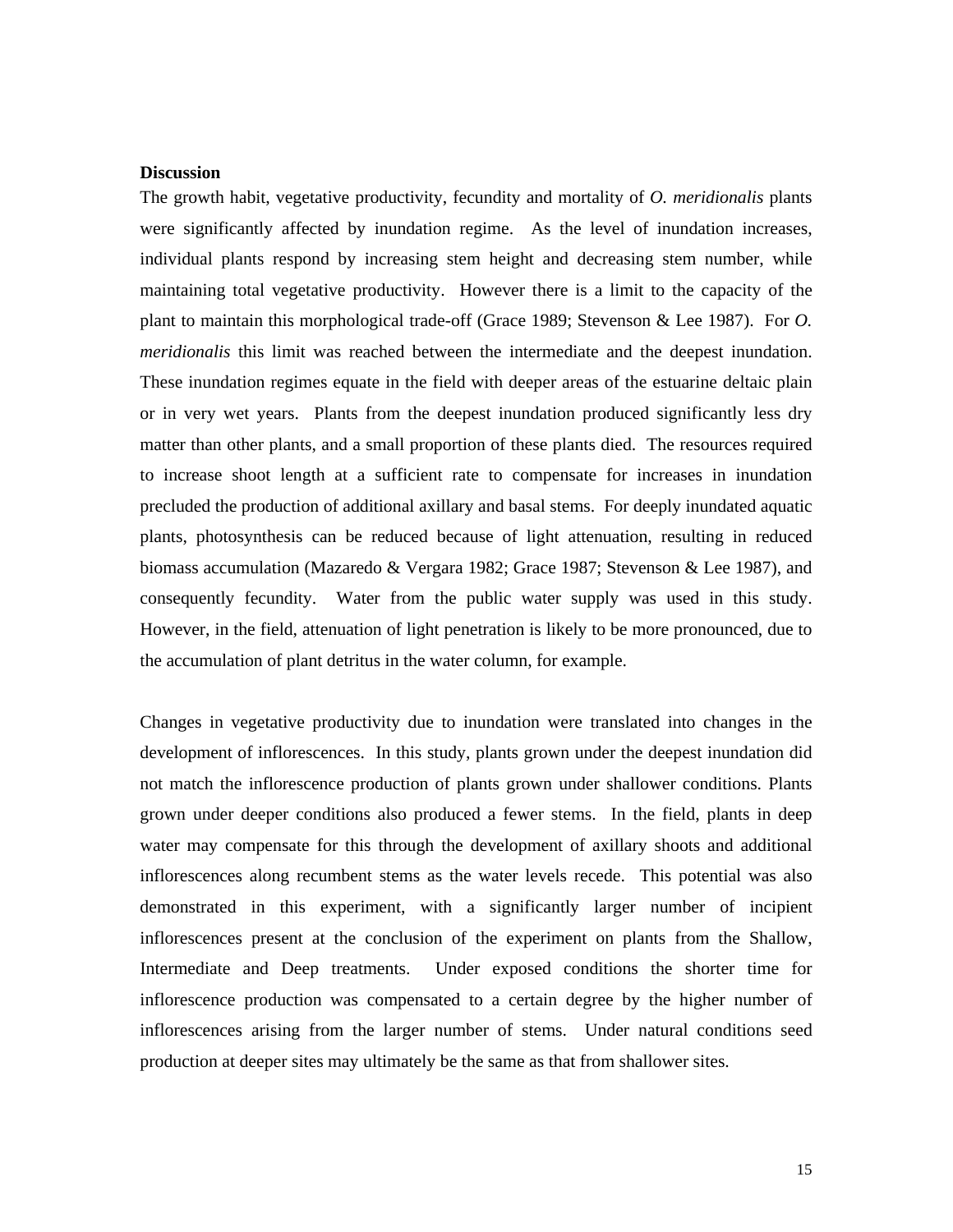The experiment identified an optimal inundation regime, with respect to total spikelet production. The two intermediate inundation treatments (with maximum depths of 15 and 74 cm) resulted in the largest number of spikelets per plant (a mean range of 1,900 and 2,300 spikelets per plant). Both the exposed and deepest treatments resulted in significantly fewer spikelets per plant. This preferred inundation regime agrees with the field observations of Wilson et al. (1991), where the distribution of *O. meridionalis* populations correlated with "intermediate" depths, bearing in mind that the actual depth at an "intermediate" site can be expected to vary between years.

Although inundation regime had a significant effect on growth and fecundity, reproductive output was still > 700 spikelets per plant in all treatments. This illustrates the plasticity of growth of *O. meridionalis* in response to inundation. As plants were grown at an equivalent density of 43 m<sup>-2</sup>, 700 spikelets per plant in this experiment equates with 30,100 spikelets m<sup>-2</sup> in the field. This is far in excess of the measured seed bank (750 and 1,090 seeds  $m<sup>2</sup>$ ; Wurm 1998) and the maximum recorded emergent seedling density  $(1,056$  seedlings m<sup>-2</sup>, Boggy Plains in 1994, Wurm 1998), but comparable to the spikelet production recorded at Boggy Plains in 1994 (21,109 + 2,300 spikelets m<sup>-2</sup>; Table 2.22, Wurm 1998).

Inundation regime experienced by established plants can significantly influence the sexual reproduction of annual and perennial plants (Grace 1989; Rea & Ganf 1994 a,b; Stevenson & Lee 1987). However, the distribution of *O. meridionalis* populations in areas of intermediate depth is unlikely to be explained by limits to its tolerance of inundation alone (e.g. Campbell et al. 1991). Although spikelet production for *O. meridionalis*, was significantly decreased by the driest and wettest inundation treatments, it was still high (>700) under a 120 cm range of inundation regimes. The study was conducted in the absence of inter-specific competition and density-dependent effects, both of which would be expected to be present in the field. Thus in the field inundation may interact with these edaphic and biotic factors to limit spikelet production and *O. meridionalis* population size. Ability to tolerate abiotic "stress" is frequently inversely related to competitive ability (Carter  $\&$  Grace 1990), and this high reproductive effort under a range of inundation regimes may at the expense of the competitive ability of *O. meridionalis* (Harper 1977; Grace & Wetzel 1981). However if habitat variability, in the form of inundation regime, limits the growth and reproduction of perennial species, then *O. meridionalis* would be well placed to occupy any vacated space.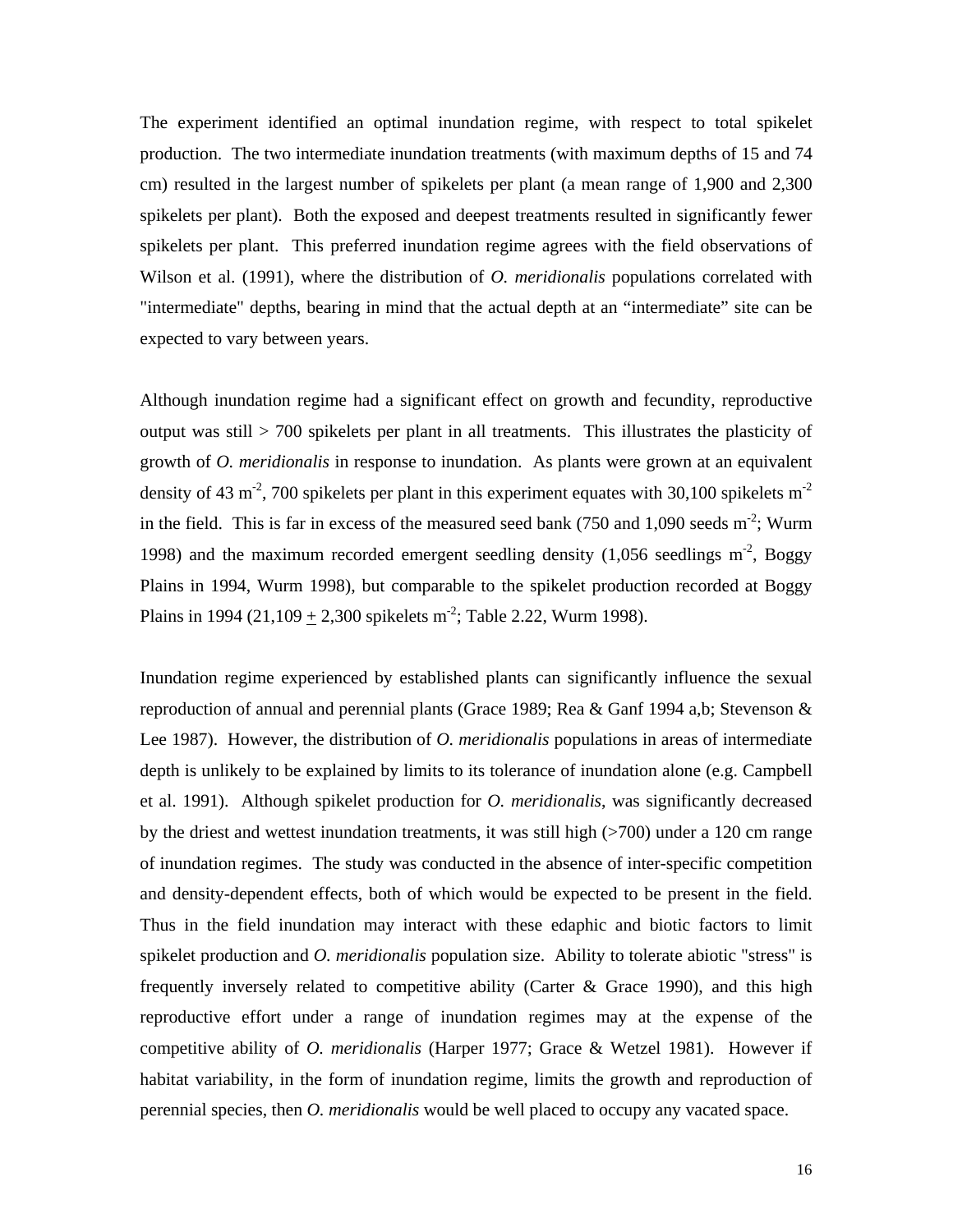The results of the field and experimental studies are consistent. In the field, significant differences in growth and fecundity were also detected between years of different inundation. For example, spikelet production (per unit area and per plant) was significantly higher in 1994 than in 1992 at Water Recorder Point, despite plant survivorship being the same in those years (Wurm 1998). The depth and duration of inundation differed between these two years. The 1992 inundation level was similar to the Exposed treatment and 1994 was similar to the Intermediate treatment. In the tank, spikelet production of plants in the Exposed and Intermediate treatments also varied significantly, with more spikelets per plant produced in the Intermediate treatment. The duration of inundation also differed in those two years, with the 1992 wet season commencing in January in 1992, and the 1994 the wet season in the first week of December 1993. Assuming that flowering is initiated by photoperiod (Tsunoda & Takahashi 1984), this meant an additional 6 weeks of growth prior to flowering in 1994. This potential additional vegetative accumulation prior to the initiation of inflorescences also may have contributed to higher spikelet production in the field populations. Further experimentation would clarify whether the time of commencement and the rate of inundation also control growth and spikelet production.

A model providing an overview of the effect of environmental factors on the growth of *O. meridionalis* is given in Figure 4.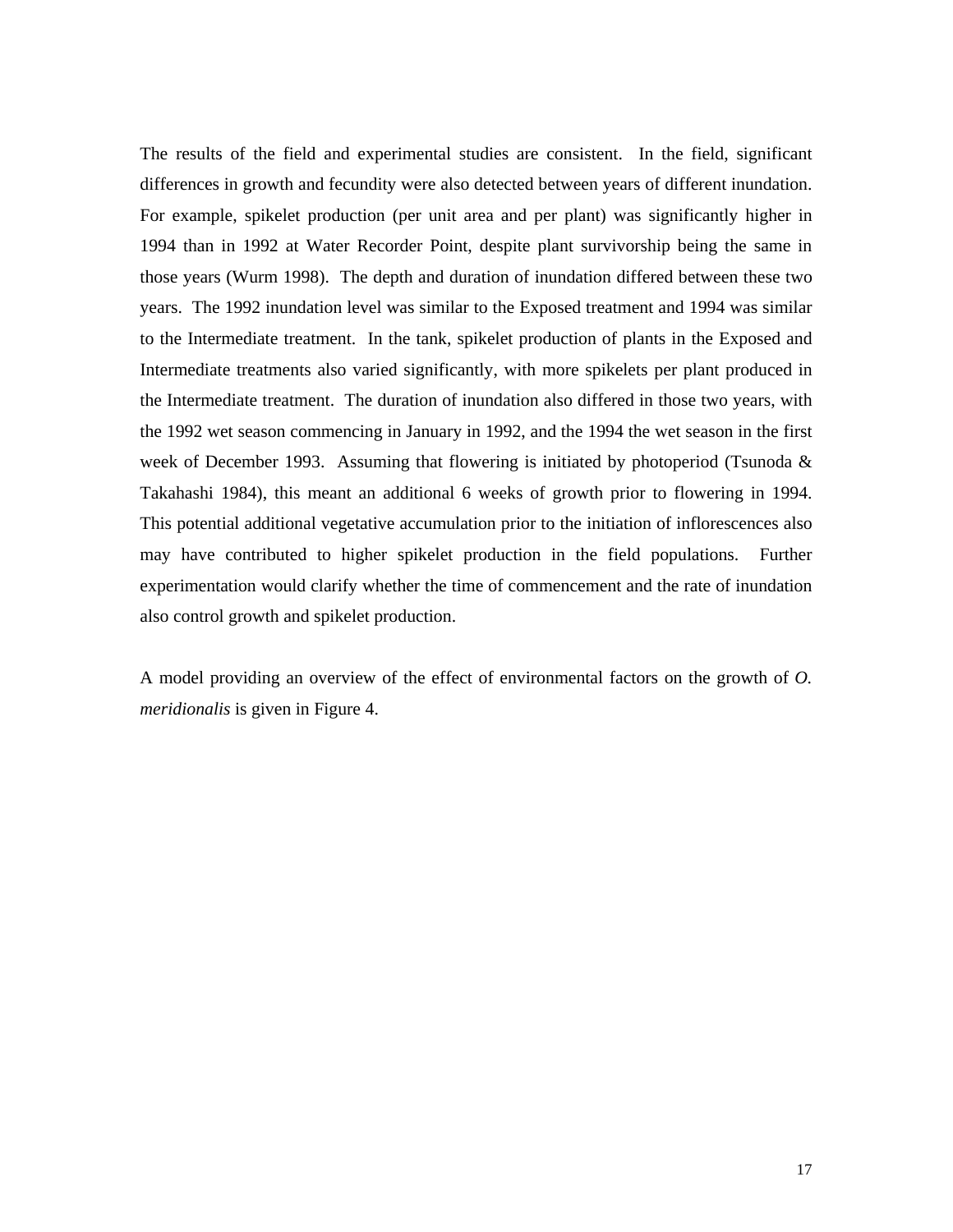

**Figure 4**. Conceptual model of the life-cycle of *Oryza meridionalis*. Life-cycle stages are represented in squares, regulating effects in shaded ovals and external variables in unshaded ovals. Transitions between life-cycle stages are represented by block arrows, impacts of external variables on transition probabilities are indicated by line arrows, and influences of population regulating factors are indicated by broken lined arrows. The returned arrow at the seed-bank stage of the life-cycle represents those seeds which persist in the soil for more than one dry season. Penny Wurm PhD Thesis 1998.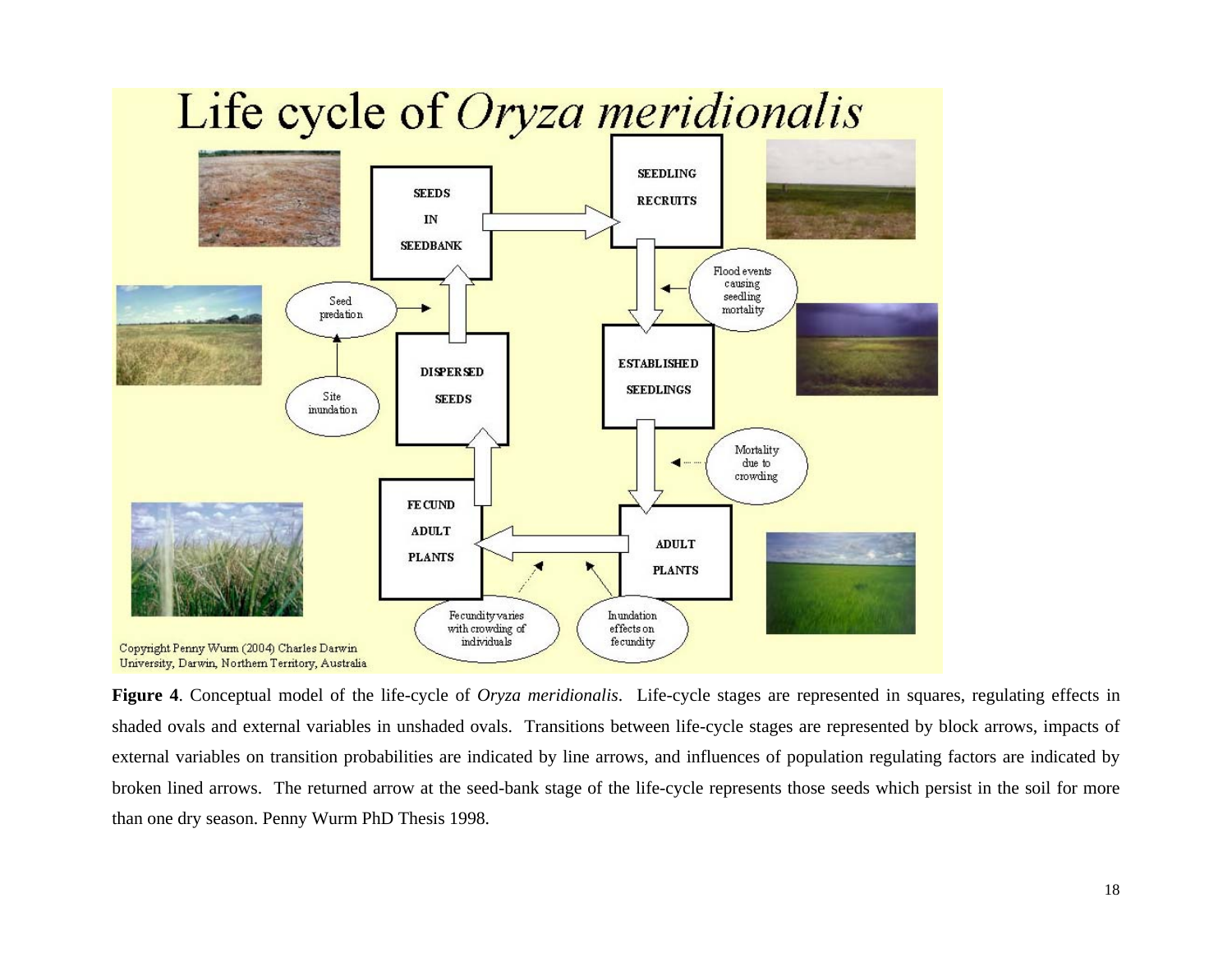#### **Acknowledgements**

This work was made possible by a \$ 2661 grant from the Australian Flora Foundation. This funding was used to source soil from the floodplains and to buil tanks in which the growth experiments were conducted on Charles Darwin University campus. This support is gratefully acknowledged.

The results of this study comprise a chapter of a PhD thesis:

**Wurm P.A.S.** (1998). The population ecology of *Oryza meridionalis* Ng on the South Alligator River floodplain, Kakadu National Park, monsoonal Australia. PhD Thesis, Charles Darwin University, Darwin.

#### **References**

**Bayliss P. & Yeomans K.M.** (1990). Seasonal distribution and abundance of magpie geese, *Anseranus semipalmata* Latham, in the Northern Territory, and their relationship to habitat, 1983-86. *Australian Wildlife Research* **17**: 15-38.

**Blom C.W.P.M., BogemannG.M., Laan P., van der Sman A.J.M., van de Steeg H.M. & Voesenek L.A.C.J.** (1990). Adaptation to flooding in plants form river areas. *Aquatic Botany* **38**: 29-47.

**Botts P.S. & Cowell B.C.** (1988). The distribution and abundance of herbaceous angiosperms in west-central Florida marshes. *Aquatic Botany* **32**: 225-238.

Brock M.A. (1986). Adaptation to fluctuations rather than to extremes of environmental parameters. *In* P. De Deckker and W.D. Williams (eds) *Limnology in Australia*, 671 pages. CSIRO, Melbourne and Dr W. Junk Publishers, Dordrecht.

**Campbell B.D., Grime J.P.K, Mackey J.M.L. & Jalili A.** (1991). The quest for a mechanistic understanding of resource competition in plant communities: the role of experiments. *Functional Ecology* **5**: 241-253.

**Carter M.F. & Grace J.B.** (1990). Relationships between flooding tolerance, life history and short-term competitive performance in three species of *Polygonum*. *American Journal of Botany* **77**: 381-387.

**Cook G.D. & Heerdegen R.G.** (2001). Spatial variation in the duration of the rainy season in monsoonal Australia. *International Journal of Climatology.* **21**: 1723-1732.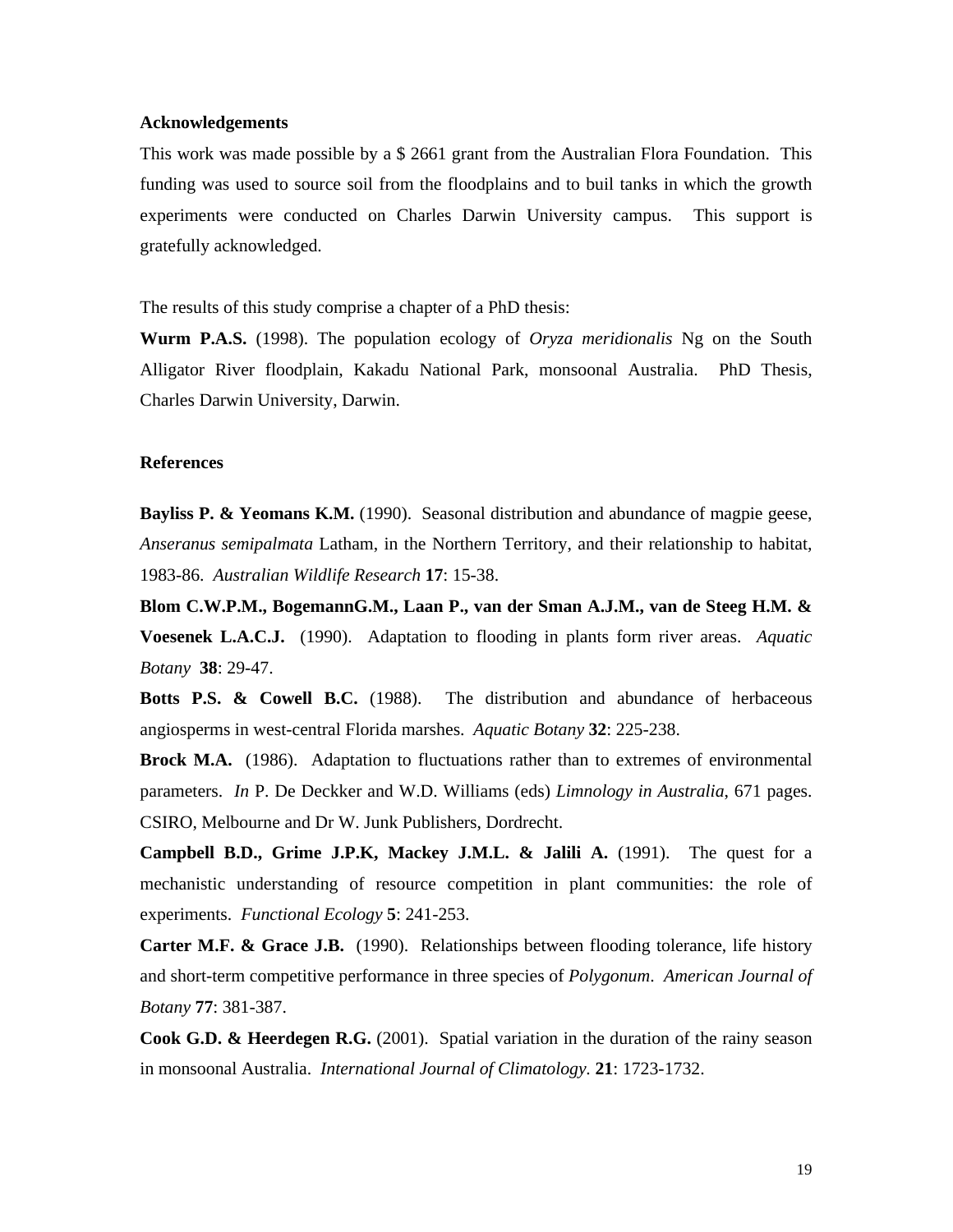**Counts R.L. & Lee P.F.** (1988a). Patterns of variation in Ontario wild rice *Zizania aquatica*  L. 2. Differential responses of populations to varying cultivation conditions. *Aquatic Botany* **31**: 37-55.

**Counts R.L. & Lee P.F.** (1988b). Patterns of variation in Ontario wild rice *Zizania aquatica*  L. 3. Similarity between source and introduced population pairs under experimental and field conditions. *Aquatic Botany* **31**: 37-55.

**Cowie I.D., Short P.S. & Osterkamp Madesen M.** (2000). Floodplain flora: a flora of the coastal floodplains of the Northern Territory. Flora of Australia Supplementary Series Number 10. Environment Australia, Canberra.

**Friend G.R., Dudzinski M.L. & Cellier K.M.** (1988). *Rattus coletti* (Rodentia: Muridae) in the Australian wet-dry tropics: seasonal habitat preferences, populations dynamic and the effects of buffalo (*Bubalus bubalis*). *Australian Journal of Ecology* **13**: 51-66.

**Frith H.J. & Davies S.J.J.F.** (1961). Ecology of the magpie goose *Anseranus semipalmata* Latham (Anatidae). *CSIRO Wildlife Research* **6**: 91-141.

**Gopal B.** (1986). Vegetation dynamics in temporary and shallow freshwater habitats *Aquatic Botany* 23 : 391 - 396.

**Grace J.B.** (1989). Effects of water depth on *Typha latifolia* and *Typha domingensis*. *American Journal of Botany* **76**: 762-768.

**Grace J.B. & Wetzel R.G.** (1981). Phenotypic and genotypic components ofd growth and reporduction in *Typa latifolia*: experimental studies in marshes of differing successional maturity. *Ecology* **62**: 789-801.

Greening H.S. & Gerritsen J. (1987). Changes in macrophyte community sturcture following drought in the Okefenokee Swamp, Georgia, U.S.A. *Aquatic Botany* **28**: 113-128. **Harper J.L.** (1977). *Population ecology of plants*. Academic Press, New York.

**HilleRisLambers D. & Seshu D.V.** (1982). Some ideas on breeding procedures and requirements for deepwater rice improvement. In *Proceedings of the 1981 International deepwater rice workshop*, pp 29-44. International Rice Research Institute, Philippines.

**Humphrey C.L., Bishop K.A. & Brown V.M.** (1990). Use of biological monitoring in the assessment of effect of mining wastes on aquatic ecosystems of the Alligator Rivers region, tropical northern Australia. *Environmental Monitoring and Assessment* **14**: 139-181.

Lieffers V.J. & Shay J.M. (1989). The effects of water level on the growth and reproduction of *Scirpus maritimus var. palidosus*. *Canadian Journal of Botany* **59**: 118-121.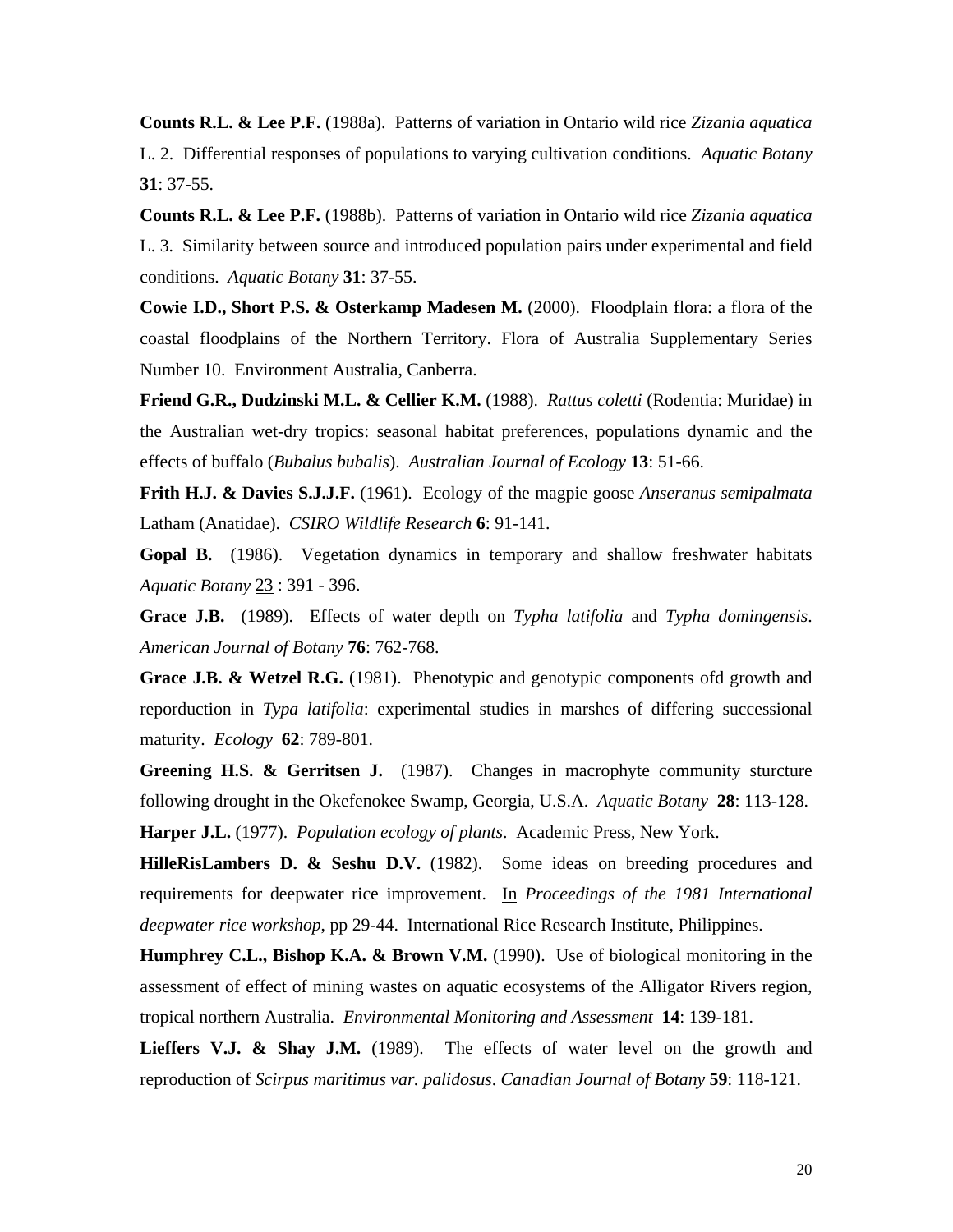**Madsen, T. & Shine R.** (1996). Seasonal migration of predators and prey - a study of pythons and rats in tropical Australia. *Ecology* **77**: 149 - 156.

**Mazaredo A.M. & Vergara B.S.** (1982). Physiological differences in rice varieties tolerant of and susceptible to complete submergence. In *Proceedings of the 1981 international deepwater rice workshop,* pp 327-341. International Rice Research Institute, Philippines.

**McAlpine J.R.** (1976). Climate and water balance. In R. Story, R.W. Galloway, J.R. McAlpine, J.M. Aldrick & M.A.J. Williams (eds) *Lands of the Alligator Rivers area, Northern Territory*. CSIRO Land Research Series No. 38. CSIRO, Melbourne.

**Neill C.** (1993). Growth and resource allocatin of whitetop (*Scolochloa festucacea*) along a water depth gradient. *Aquatic Botany* **46**: 235-246.

**Rea N.** (1992). *The influence of water regime on the population ecology of two emergent macrophytes in South Australia*. PhD Thesis, University of Adelaide, South Australia.

**Rea N. & Ganf G.G.** (1994a). How emergent plants experience water regime in a Mediterranean-type wetland. *Aquatic Botany* **49***:* 117-136*.* 

**Rea N. & Ganf G.G.** (1994b). Water depth changes and biomass allocation in two contrasting macrophytes. *Australian Journal of Marine and Freshwater Research* **45***:* 1459- 1468*.*

**Rea N. & Ganf G.G.** (1994c). The role of sexual reproduction and water regime in shaping the distribution patterns of clonal emergent aquatic plants. *Australian Journal of Marine and Freshwater Research* **45***:* 1469-1479*.* 

**Redhead T.D.** (1979). On the demography of *Rattus sordidus colletti* in monsoonal Australia. *Australian Journal of Ecology* **4**: 115-136.

**Statsoft Incorporated**. (1996). STATISTICA for Windows Version 5.0 Computer programme and manuals. Statsoft Inc., Tulsa Oklahoma.

**Stevenson S.C. & Lee P.F.** (1987). Ecological relationships of wild rice *Zizania aquatica*. 6. The effects of increases in water depth on vegetative and reproductive production. *Canadian Journal of Botany* **65**: 2128-2132.

**Taylor J.A. & Tulloch D.** (1985). Rainfall in the wet-dry tropics: Extreme events at Darwin and similarities between years during the period 1870-1983. *Australian Journal of Ecology* **10**, 281-295.

**Tsunoda S. & Takahashi N.** (1984). *Developments in crop science (7): Biology of rice*. Japan Scientific Societies / Elsevier, Tokyo.